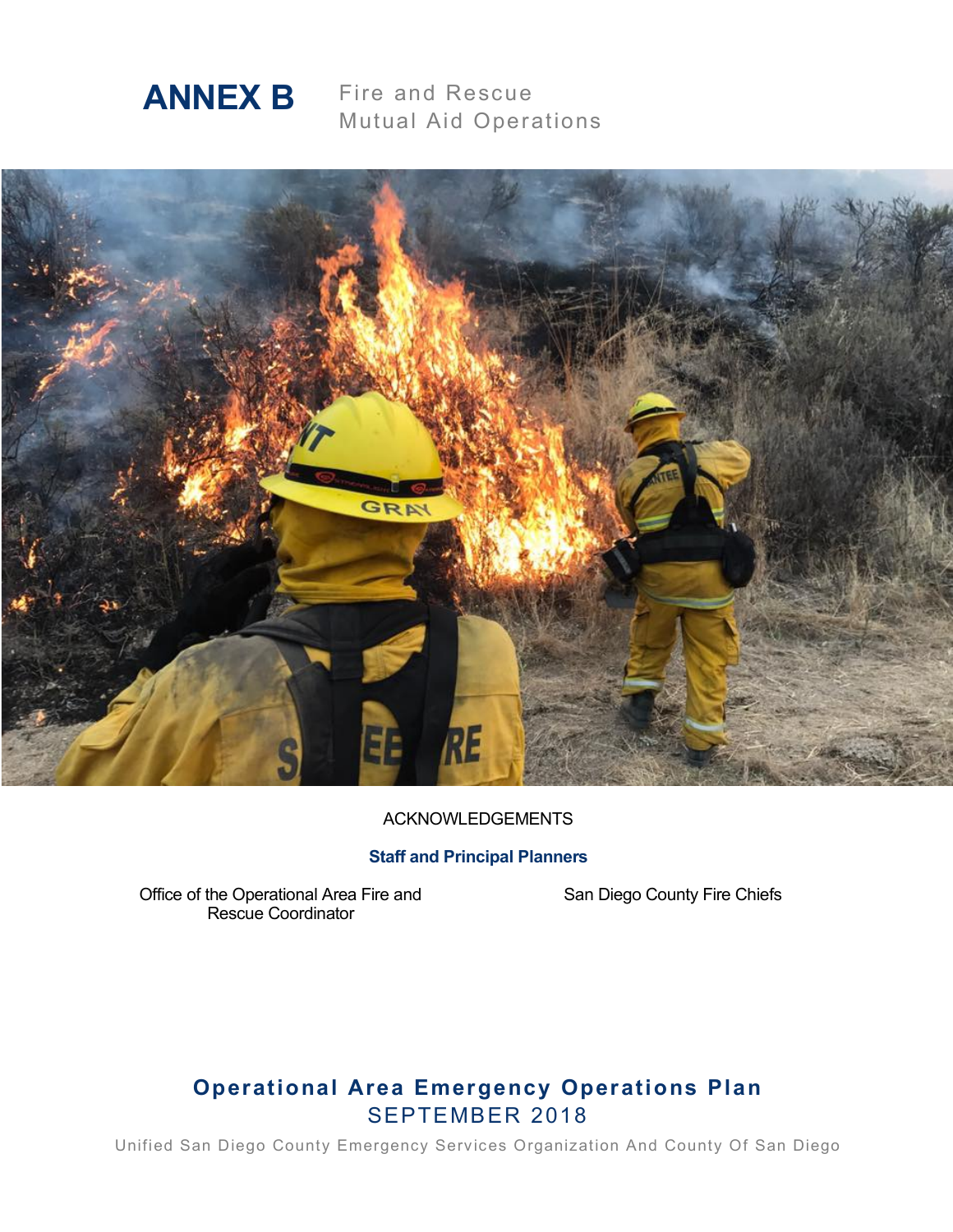#### **EXECUTIVE SUMMARY**

Annex B is devoted to Fire and Rescue Operations. Any fire department can request assistance from other fire departments throughout the county simply by requesting those assets through existing agreements or from the Operational Area (OA) Fire and Rescue Coordinator dispatch center.

The OA Fire and Rescue Coordinator is responsible for coordinating and tracking Mutual Aid requests and assignments.

#### **TABLE OF CONTENTS**

| General                                  |    |
|------------------------------------------|----|
| <b>Authorities and References</b>        | 3  |
| <b>Concept of Operations</b>             | 6  |
| <b>Organization and Responsibilities</b> | 7  |
| <b>Information Collection and</b>        |    |
| <b>Dissemination</b>                     | 12 |
| Communications                           | 13 |
| Administration, Finance, and             |    |
| Logistics                                | 13 |
| <b>Annex Development and</b>             |    |
| <b>Maintenance</b>                       | 14 |

The OA Coordination Center is able to request strike teams and other resources from the four geographic zones within the OA and through the Southern California Geographic Area Coordination Center (GACC). The GACC is able to access State and National resources.

#### **GENERAL**

#### **INTRODUCTION**

This annex is created and intended to be an integral part of the San Diego County Operational Area (OA) Emergency Operations Plan (EOP) and the current State of California Fire and Rescue Emergency Mutual Aid Plan. In addition, it identifies the implementation procedures for mutual aid and other support.

In keeping with the "all-hazards" capabilities expected of fire service agencies, an effective EOP must include provisions for, but not be limited to, fire and rescue operations, earthquake, floods, civil unrest, acts of terrorism, industrial accidents, hazardous material incidents, mass casualty incidents, and incidents that cause air and water pollution.

#### **INTENT**

No single community or agency has sufficient resources to cope with all emergencies for which the potential exists. This annex is designed to meet the anticipated needs of local agencies within pre-designated response zones, to access resources of adjacent agencies within the OA, and to access the resources of other jurisdictions within Region VI, or beyond if necessary, to meet the needs during emergencies.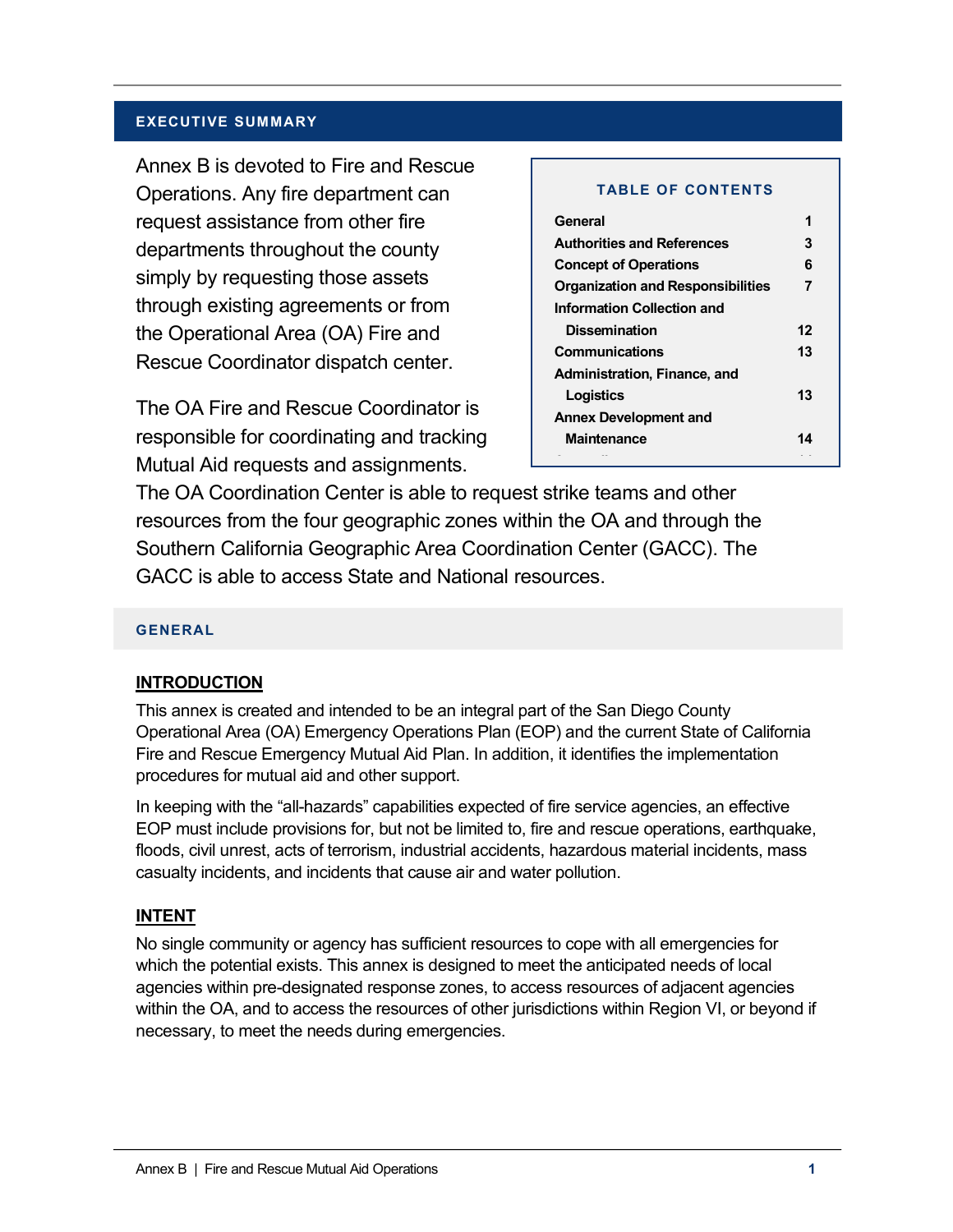## **PURPOSE**

- To minimize loss of life, subsequent disability, and human suffering by ensuring timely and coordinated firefighting and search and rescue efforts.
- To identify the resources necessary for locating and removing endangered, trapped, injured, or isolated persons and providing adequate care.
- To provide for the systematic mobilization, organization and operation of fire and rescue resources within each sub-regional response zone of the OA and to mitigate the effects of any disaster whether natural or human-caused.
- In accordance with the California Fire Assistance Agreement (CFAA), the California Master Mutual Aid Agreement, and the CAL FIRE Master Mutual Aid Agreement, provide a comprehensive and compatible plan for expediting the mobilization and response of available fire and rescue resources on a local, OA, regional or statewide basis.
- Track and communicate all resource status in the OA on a daily basis. To provide a plan for the interchange and dissemination of fire and rescue-related data, directives, and information between fire and rescue officials of local, OA, region, State and Federal agencies.
- To promote annual training and/or exercises between plan participants.
- Ensure fire and rescue services are available to the whole community, including those with disabilities and others with access and functional needs.

## **SCOPE**

The scope of Annex B is to represent all facets of local, tribal and metropolitan fire departments, districts, their interactions with the California Department of Forestry and Fire Protection (CAL FIRE), and federal fire agencies (United States Department of Agriculture (USDA)-Forest Service, Bureau of Land Management (BLM), etc.). The stakeholders are primarily responsible for fire protection and urban search and rescue programs throughout the OA. Activities are conducted in all locations and settings including metropolitan, rural, wildland/urban interface, remote areas, airports, military bases, and private enterprise. Many of the county stakeholders also conduct activities such as Emergency Medical Services (EMS), hazardous material control, and other emergency services that require close coordination between the County organizations.

## **PLANNING BASIS**

- No community has resources sufficient to cope with all potential emergencies.
- Fire and rescue managers must preplan emergency operations to ensure efficient utilization of available resources.
- Basic to California's emergency planning is a statewide system of mutual aid in which each local jurisdiction relies first upon its own resources.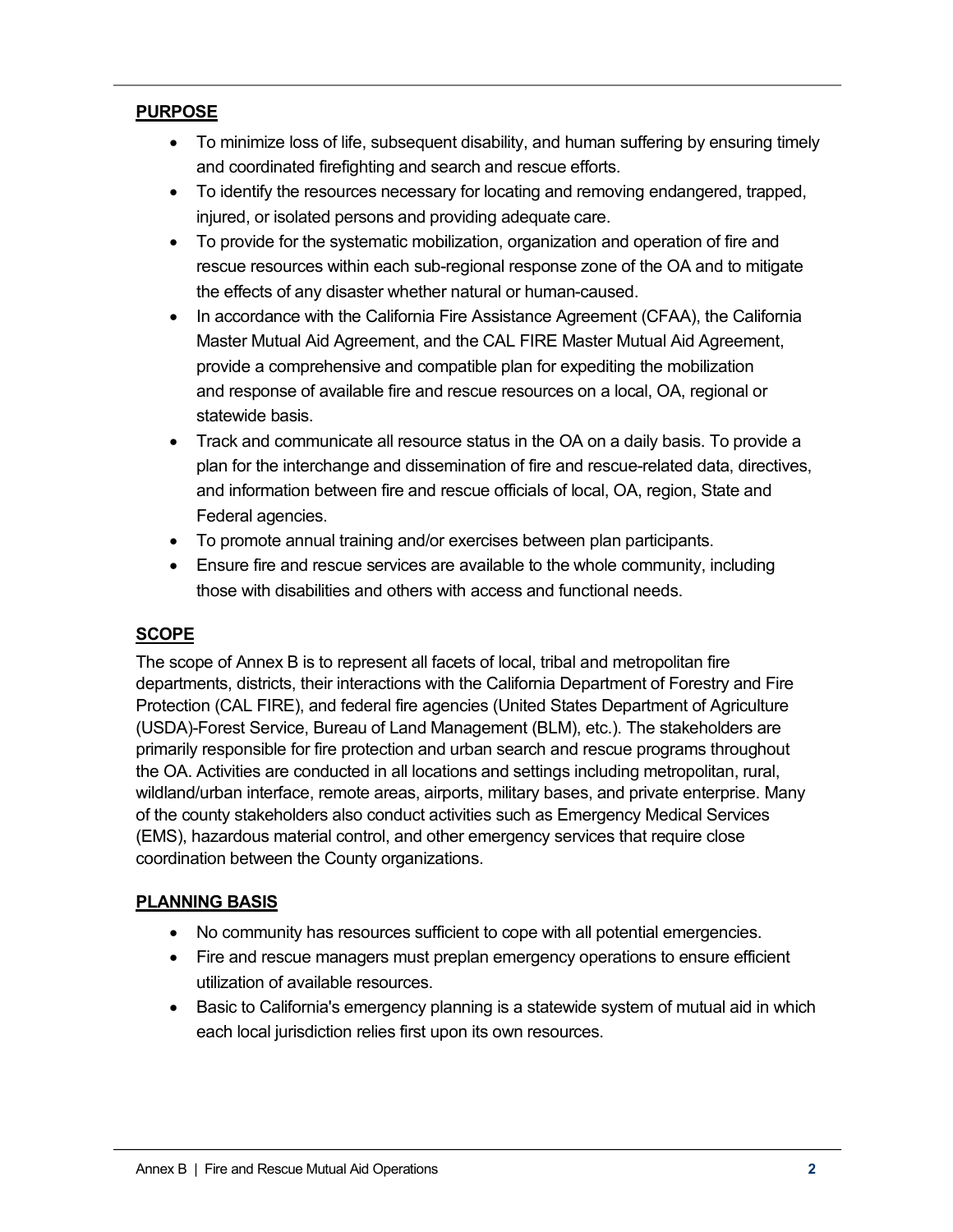#### **AUTHORITIES AND REFERENCES**

#### **CALIFORNIA MASTER MUTUAL AID AGREEMENT:**

An agreement made and entered into by and between the State of California, its various departments and agencies, and the various political subdivisions, municipal corporations, and other public agencies of the State of California to facilitate implementation of Chapter 7 of Division 1 of Title 2 of the Government Code entitled "California Emergency Services Act."

o See current CMMA Agreement online here.

#### **CALIFORNIA FIRE ASSISTANCE AGREEMENT (CFAA)**

An agreement made and entered into by and between: California Office of Emergency Services (Cal OES - Representing the California Fire and Rescue Mutual Aid System), California Department of Forestry and Fire Protection, and the five Federal Fire Agencies (USDA Forest Service, USDI National Park Service, Bureau of Land Management, Fish and Wildlife Services, and Bureau of Indian Affairs) for the purpose of coordinating the use of and reimbursement for local government Fire and Rescue resources used at wildfire incidents. The first 12 hours of resource utilization at an incident is at no charge to the requesting agency.



- Reimbursement for mutual aid will be provided if the incident extends beyond 12 hours, if there is a Governor's disaster proclamation, when conditions warrant invoking the Fire Assistance Agreement, or there is no other existing provision for mutual aid reimbursement.
	- o Cal OES shall be required to provide direction, ongoing guidance and monitoring throughout the process until reimbursement is received by local agencies.
	- o Memorandums of understanding between federal, state and local agencies will not include a commitment of local resources without the express written consent of the local jurisdiction(s).
	- o See current CFAA Agreement online here.

## **ASSISTANCE BY HIRE (ABH)**

Assistance by hire is another method to order resources. Under ABH the requesting agency agreed to reimburse the sending agency from the time of request. ABH agreements are normally entered into between two government agencies. All Federal Wildland Resources (Ground and Air) are considered assistance by hire.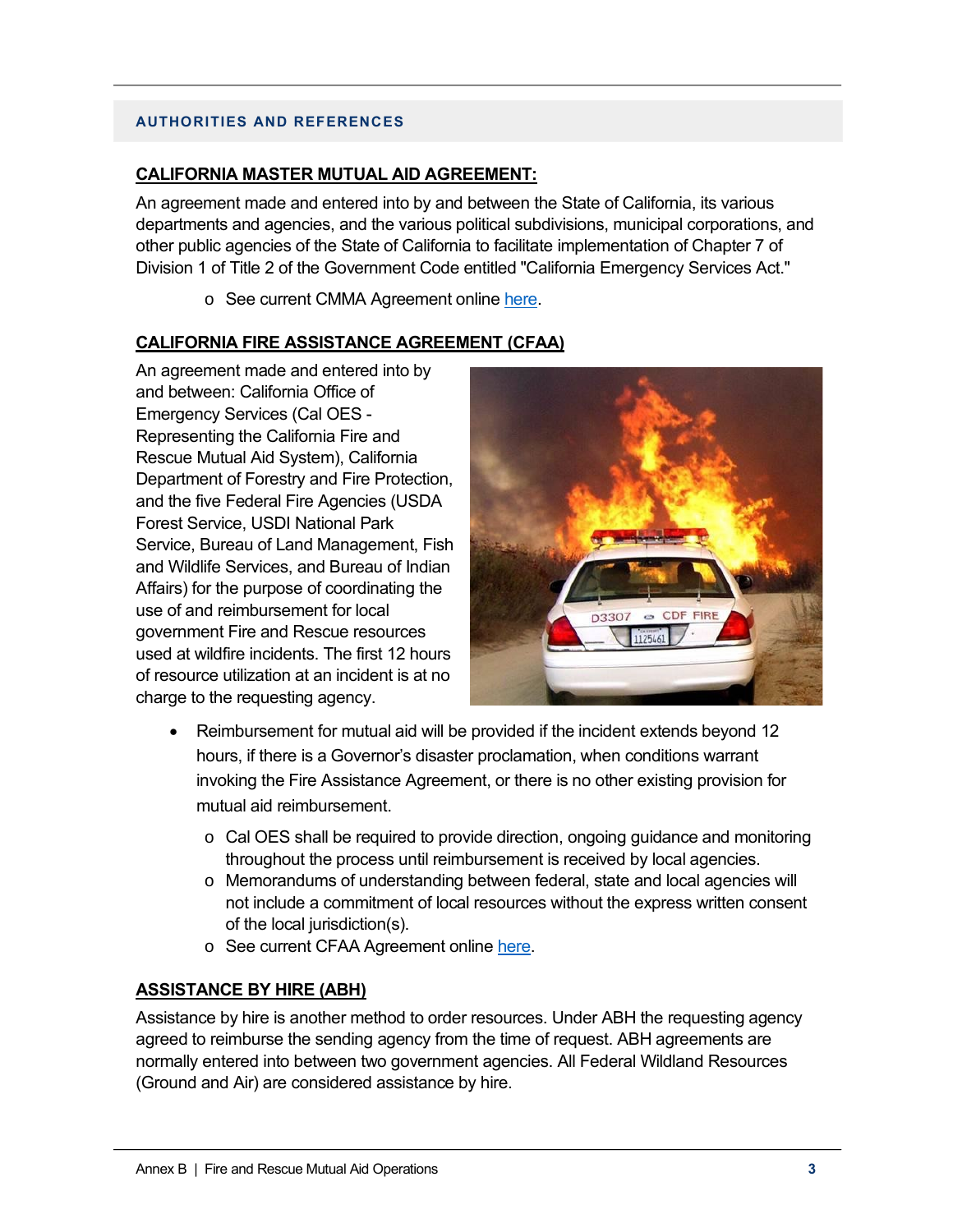## **CALIFORNIA FIRE AND RESCUE MUTUAL AID SYSTEM**



The State of California is not a signatory to the Master Mutual Aid Agreement. However, State Resources are assigned to Local Agencies when an incident has exceeded their capabilities and presents a danger to life or property. CAL FIRE resources are assigned at no cost until the threat has been mitigated. In San Diego County, CAL FIRE is an active participant in the provision of mutual aid.

#### The Agreement:

- o Creates a formal structure for provision of mutual aid.
- o Provides for systematic mobilization, organization, and operation of necessary fire and rescue resources of the state and its political subdivisions in mitigating the effects of disasters, whether natural or human-caused.
- $\circ$  Provides comprehensive and compatible plans for the expedient mobilization and response of available fire and rescue resources on a local, area, regional, and statewide basis.
- $\circ$  Establishes quidelines for recruiting and training auxiliary personnel to augment regularly organized fire and rescue personnel during disaster operations.
- o Provides an annually-updated fire and rescue inventory of all personnel, apparatus, and equipment in California.
- o Provides a plan and communication facilities for the interchange and dissemination of fire and rescue-related data, directives, and information between fire and rescue officials of local, state, and federal agencies.
- o Promotes annual training and/or exercises between plan participants.
- o Provides that no party shall be required to unreasonably deplete its own resources in furnishing mutual aid.
- o Provides that the responsible local official in whose jurisdiction(s) an incident occurs requiring mutual aid shall remain in charge at such incident, including the direction of such personnel and equipment provided through mutual aid plans pursuant to the agreement.
- o Current version of the California Fire Rescue Mutual Aid Plan can be found online here.

## **AUTOMATIC AID/BOUNDARY DROP**

 $\circ$  Automatic aid is provided between participating departments in the OA to combat fire, mitigate the effects of traffic collisions, and render medical assistance to the public. Jurisdictional boundary lines are dropped when auto aid is enacted. The closest resource is dispatched to the incident regardless of agency.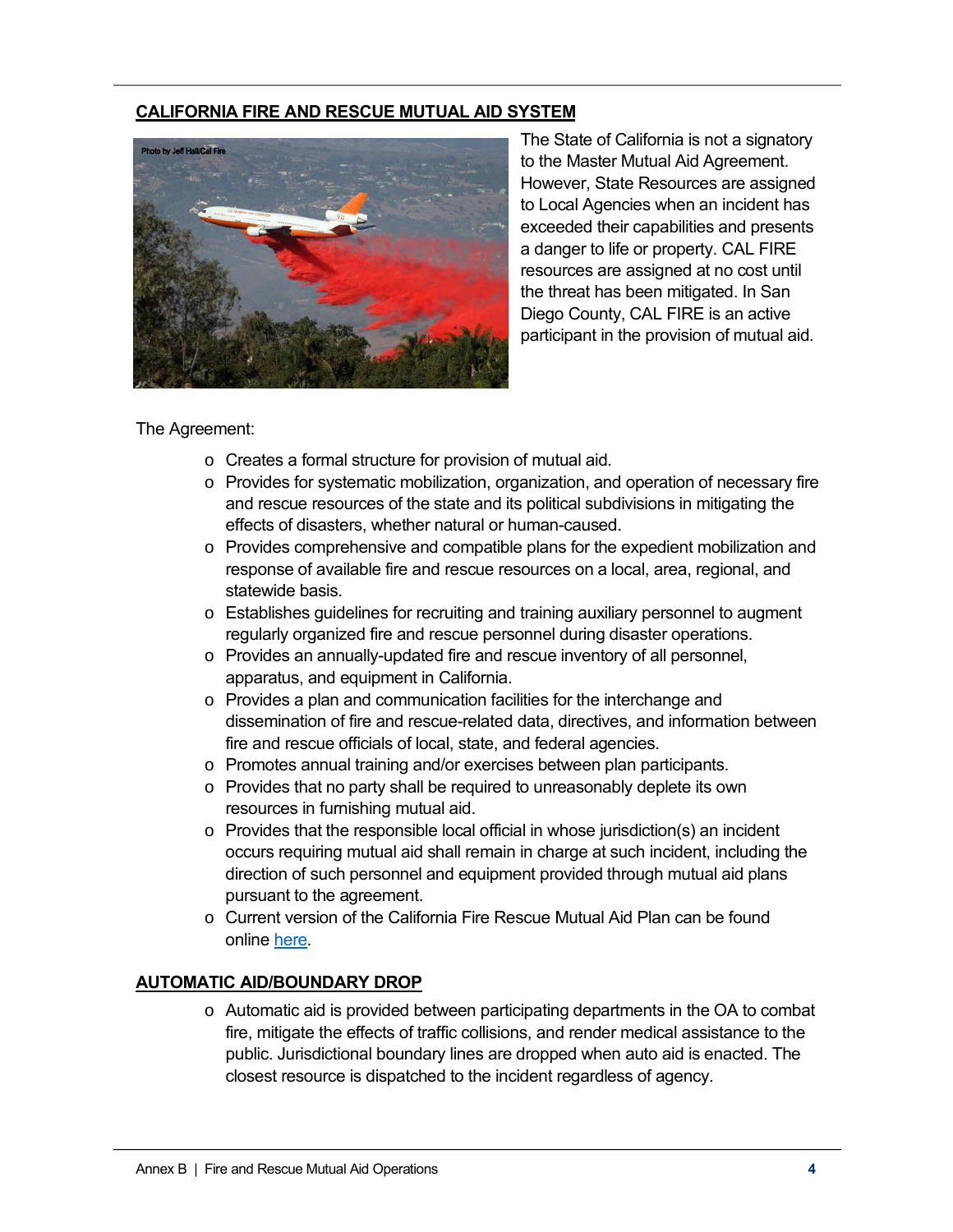## **POLICY STATEMENTS**

OA and Regional Plans are required to be consistent with the statewide Master Mutual Aid Agreement and the California Fire Assistance Agreement. The following policy statements are applicable to this annex:

- The basic tenets of emergency planning are self-help and mutual aid.
- Emergency planning and preparation is a task, which must be shared by all political subdivisions and industries as well as every individual citizen.
- San Diego County is located in Cal OES Mutual Aid Region VI along with the Counties of Imperial, Riverside, San Bernardino, Inyo, and Mono. In addition to fire and rescue resources, this plan includes both public and private agencies with support capability and/or emergency responsibilities.
- The California Fire and Rescue Mutual Aid System provides a practical and flexible pattern for the orderly development and operation of mutual aid on a voluntary basis between cities, cities and counties, fire districts, special districts, county fire department, and applicable state agencies. Normal fire department operating procedures are utilized, including day-to-day mutual aid agreements and plans, which have been developed by fire and rescue officials.
- Reimbursement for mutual aid may be provided pursuant to a Governor's disaster proclamation or when conditions warrant invoking the California Fire Assistance Agreement. Provision for reimbursement may also be provided in local mutual aid agreements between local governments; in local agreements between federal agencies such as USFS and BLM with



local government entities; or through other agreements that may, from time to time, be created and agreed to by responsible agencies. See Appendix 4 for details on the Fire Management Assistance Grant Program (FMAGP).

• In developing emergency plans, provisions should be made for integrating fire and rescue resources into mutual aid organizations for both fire and non-fire related disaster; i.e., earthquake, flood, radiological defense, hazardous materials incidents, war/terrorism related sheltering and or relocation of significant portions of the population. In planning for war/terrorism related emergencies, provisions for pre and post attack activities should be included; i.e., shelter improvement, radiological monitoring and decontamination.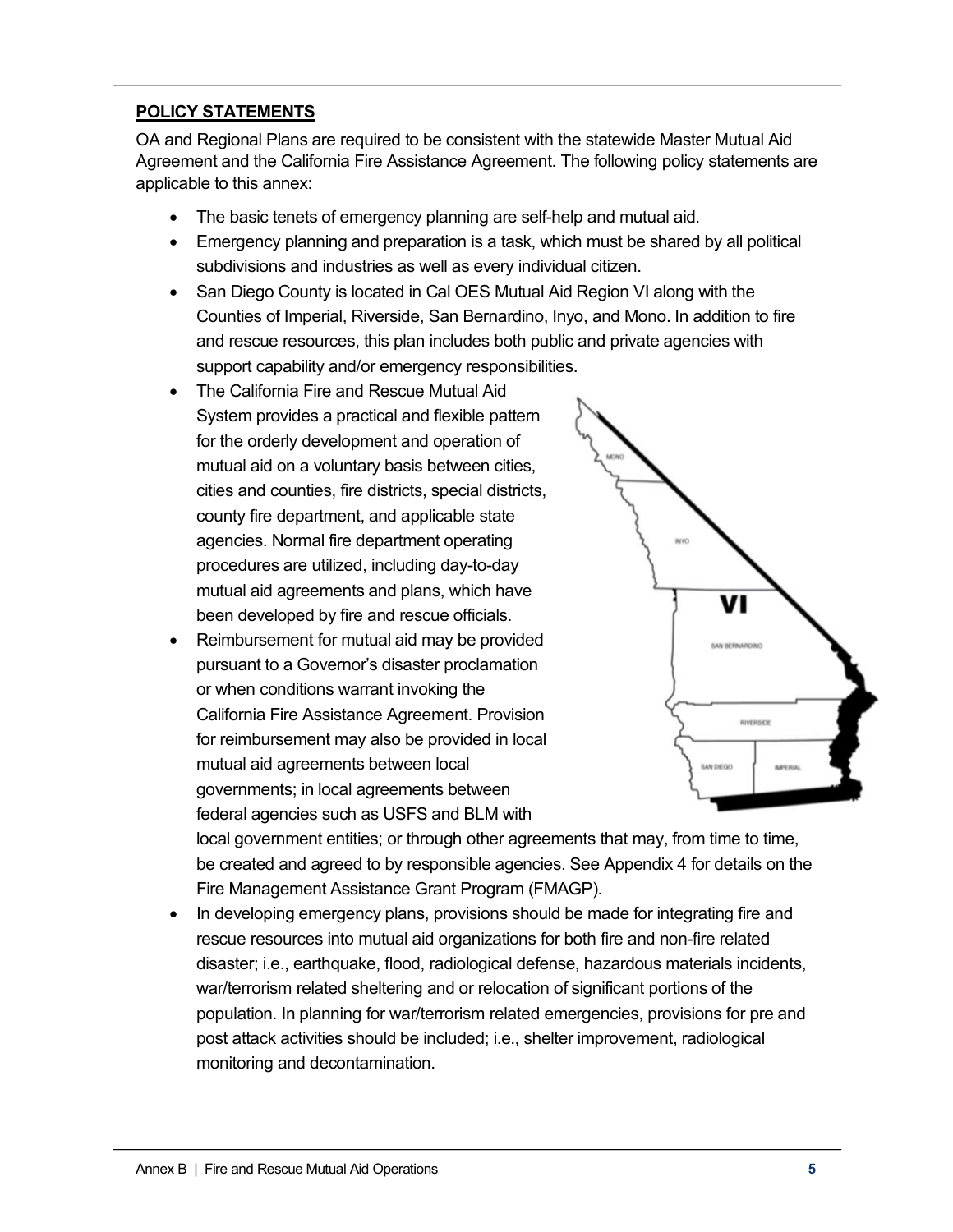• In developing local mutual aid and emergency preparedness plans, provisions must be made for liability and property damage insurance coverage on apparatus and equipment used beyond the territorial limits of the political subdivision. Consideration must be given to the rights, privileges, and immunities of paid, volunteer, and auxiliary personnel in order that they may be fully protected while performing their duties under a mutual aid agreement or an emergency preparedness plan. Provision is made in state law to deal with these matters, and the procedure outlined therein should be followed to ensure maximum protection.



- Certain specialized types of fire and rescue resources (hand crews, bulldozers, bomb squads, etc.) may be considered outside of the mutual aid agreement by the responding agency and therefore may be subject to a pre-established agreement, which may be available only on a reimbursement basis.
- This annex, as part of the OA EOP, should be distributed to and discussed with management, command, operational, and support level personnel within each jurisdiction.

## WHOLE COMMUNITY APPROACH

The San Diego Operational Area is committed to achieving and fostering a whole community emergency management system that is fully inclusive of individuals with disabilities and others with access and functional needs. For further details on our whole community approach to emergency management, which includes the integration of inclusive emergency management practices, refer to the Basic Plan.

#### **CONCEPT OF OPERATIONS**

#### **SYSTEM OVERVIEW**

Under normal conditions, fire rescue mutual aid plans are activated in ascending order starting with local, OA, region, and inter-region. In certain circumstances mobilization of significant fire and rescue forces from within the operational area or region of the disaster may be impractical and imprudent. Inter-regional mutual aid is, therefore, not contingent upon mobilization of uncommitted resources within the region of the disaster.

## LOCAL FIRE AND RESCUE RESOURCES:

Local fire and rescue resources include resources available through automatic and/or day-to-day mutual aid agreements with other jurisdictions. When substantial resources are committed, the OA Fire and Rescue Coordinator shall be notified of those committed resources in order to determine resource availability for subsequent response.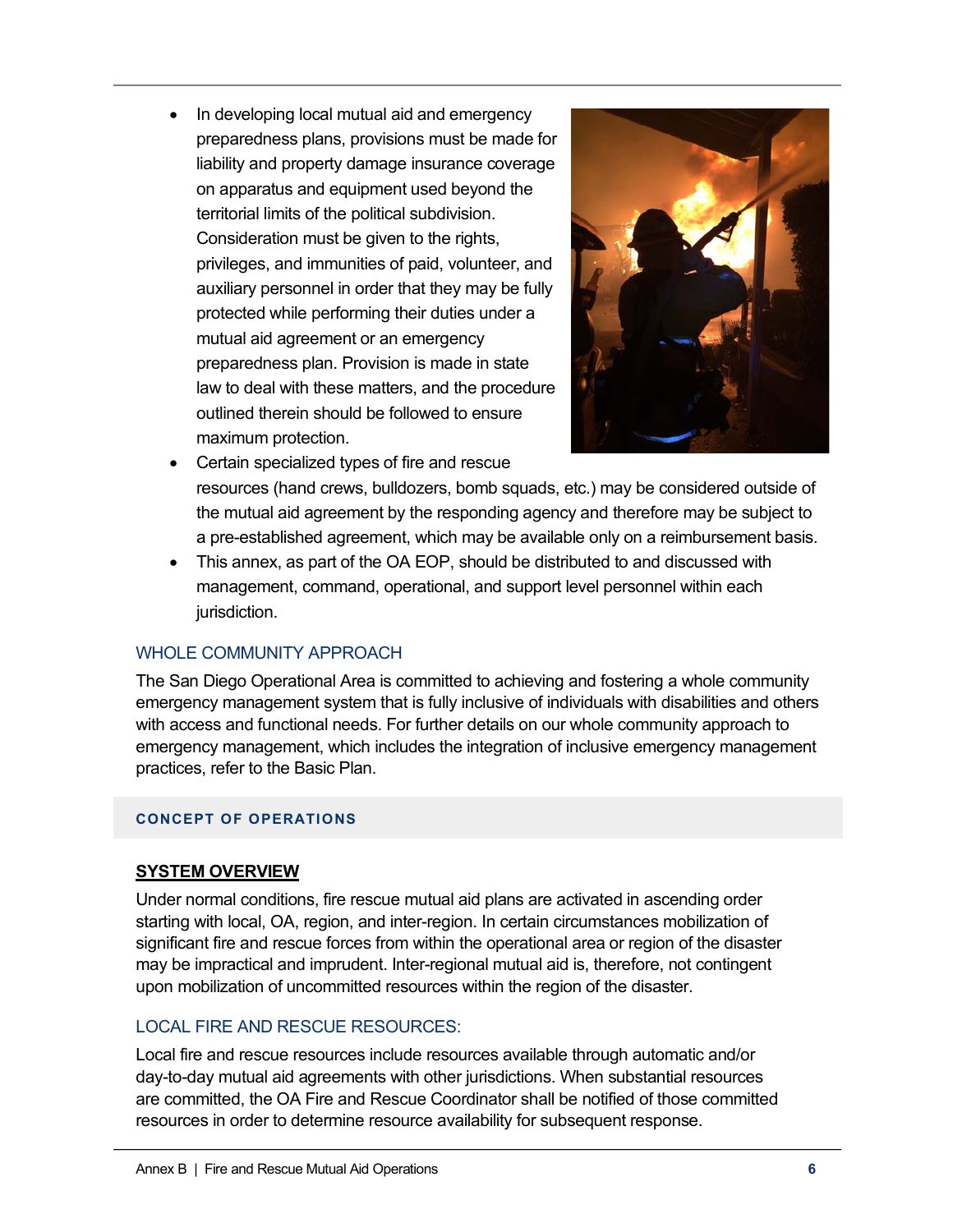#### OPERATIONAL AREA FIRE AND RESCUE RESOURCES:

Mobilization of OA resources is activated by the San Diego OA Fire and Rescue Coordinator, or their representative, in response to a request for assistance from an authorized fire and rescue official of the participating agency in need or through the use of automatic aid. The San Diego OA Fire and Rescue Coordinator must notify the Region VI Fire and Rescue Mutual Aid Coordinator of area resources committed. Regional fire and rescue defense resources include all resources



available to a participating agency through the approved and adopted Regional Fire and Rescue Mutual Aid Plan. OA plans such as the OA Fire ConOps, Tactical Interoperable Communications Plan (TIC-P), the regional HAZMIT plan, and the Evacuation Annex are significant elements of the regional plans.

In response to a request for assistance from an OA Fire and Rescue Coordinator, the mobilization of regional fire and rescue resources are directed by the Region VI Fire and Rescue Coordinator.

## FIRE AND RESCUE DISPATCH CENTERS

Fire and rescue dispatch centers must be adequately equipped for emergency operations. They must be located in a facility which conducts 24-hour a day operations, and must be equipped to permit direct communications with all fire and rescue service agencies within their area of operations. They must be staffed with competent personnel and equipped with such maps, charts, records and operational data as are necessary to perform emergency operations. Alternate fire and rescue dispatch centers should have the same capability as primary centers, thus ensuring continued operations in the event of failure of the primary centers.

## **ORGANIZATION AND RESPONSIBILITIES**

The organization and assignment of responsibilities section establishes the organizations and agencies that will be relied upon to respond to a disaster or emergency situation. This section also includes tasks that these organizations and agencies are expected to perform.

## **RESPONSIBILITIES OF THE LOCAL FIRE AND RESCUE AGENCY ADMINISTRATOR**

The Fire and Rescue Agency Administrator is the Fire Chief, or senior fire and rescue official by other designated title, of each local entity providing public fire protection. The administrator will serve as fire and rescue representative to their respective zone fire and rescue coordinator.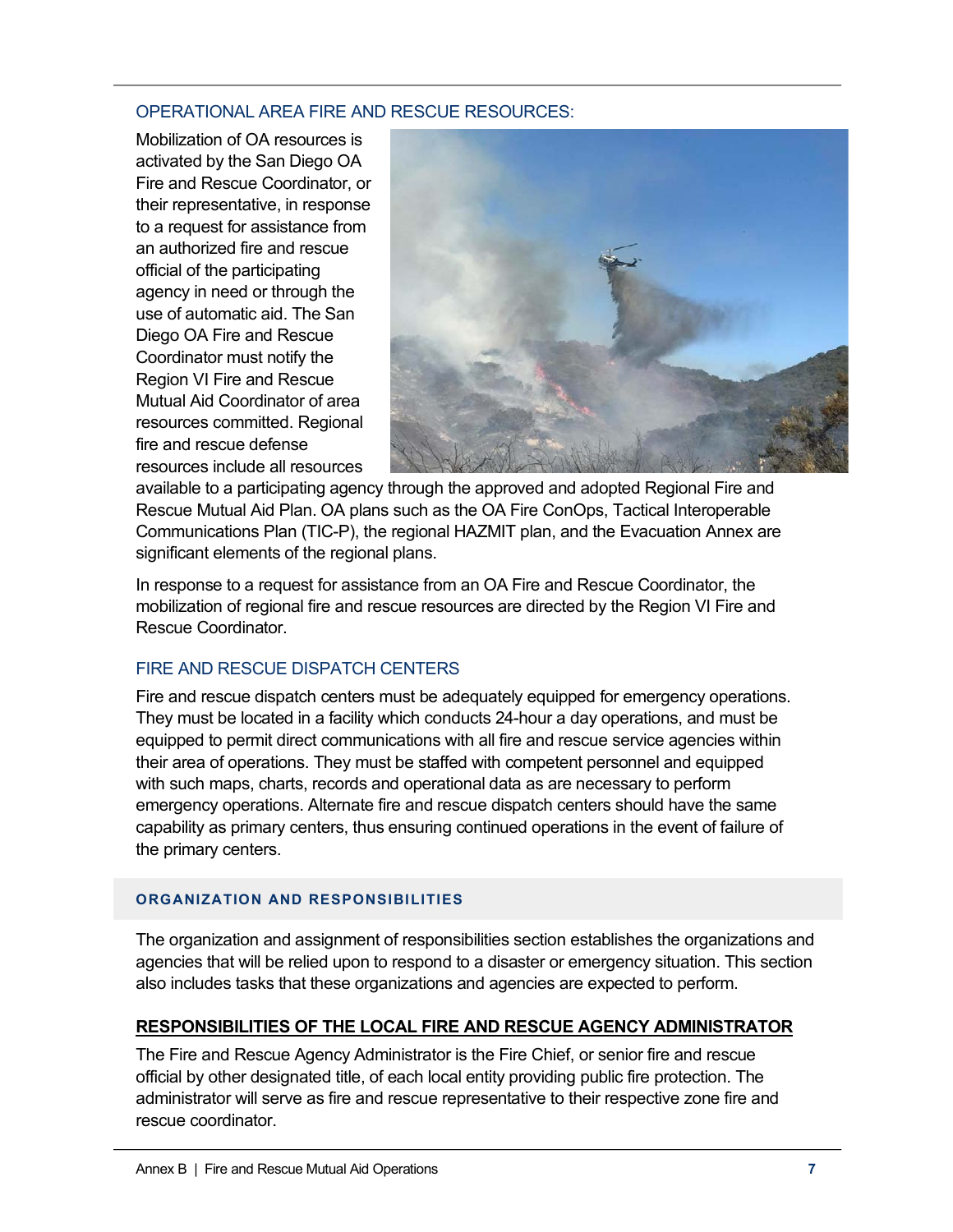The Fire Chief in whose jurisdiction the incident occurs shall request their dispatch center to contact the Zone Coordinator to respond with mutual aid assistance. Resources should be designated by kind and type and also include any necessary specific capabilities. When there is a need for specialized equipment, the procedural request should still be made through the Zone Coordinator. The responsibilities of the Fire and Rescue Agency Administrator are as follows:

- Reasonably exhaust local resources before calling for outside assistance.
- Keep a current inventory of all fire department qualified personnel, apparatus and equipment that is available to the OA Fire and Rescue Coordinator.
- Conduct mutual aid activities in accordance with established operational procedures.
- Maintain appropriate records, data, and other pertinent information of mutual aid resources committed.
- Provide mutual aid resources when requested by the OA Fire and Rescue Coordinator to the extent of their availability without unreasonably depleting local resources.
- Manage all staffing and apparatus received as part of a mutual aid request. Requests for mutual aid will be directed to the OA Fire and Rescue Coordinator via the Zone Coordinator.
- If receiving mutual aid, maintain responsibility for all logistical support of mutual aid personnel and equipment consistent with the State Master Mutual Aid Plan and any other local agreements.
- Coordinate and conduct necessary training to adequately perform functions and responsibilities during emergencies.
- Provide resources consistent with standards identified in the FIRESCOPE Field Operations Guide (ICS 420-1) and the National Incident Management System (NIMS).
- Direct all action toward stabilizing and mitigating the emergency including saving lives, controlling fires, safeguarding property and assisting other emergency services in restoring normal conditions.
- Develop an effective emergency plan for use of the resources under its control and ensure that such a plan is integrated into the emergency plan of the OA. This plan should include provisions for, but not be limited to, fire and rescue operations, earthquake, floods, civil disturbance, riots, acts of terrorism, industrial accidents, hazardous material incidents, mass casualty incidents, air and water pollution.
- Make maximum use of existing facilities and services within each community prior to requesting assistance from neighboring jurisdictions.
- During emergency operations, keep the OA Fire and Rescue Coordinator informed on all matters via the Zone Coordinator.
- Maintain an up-to-date schedule for alerting fire and rescue personnel in emergencies and a checklist of timely actions to be taken to put emergency operations plans into effect.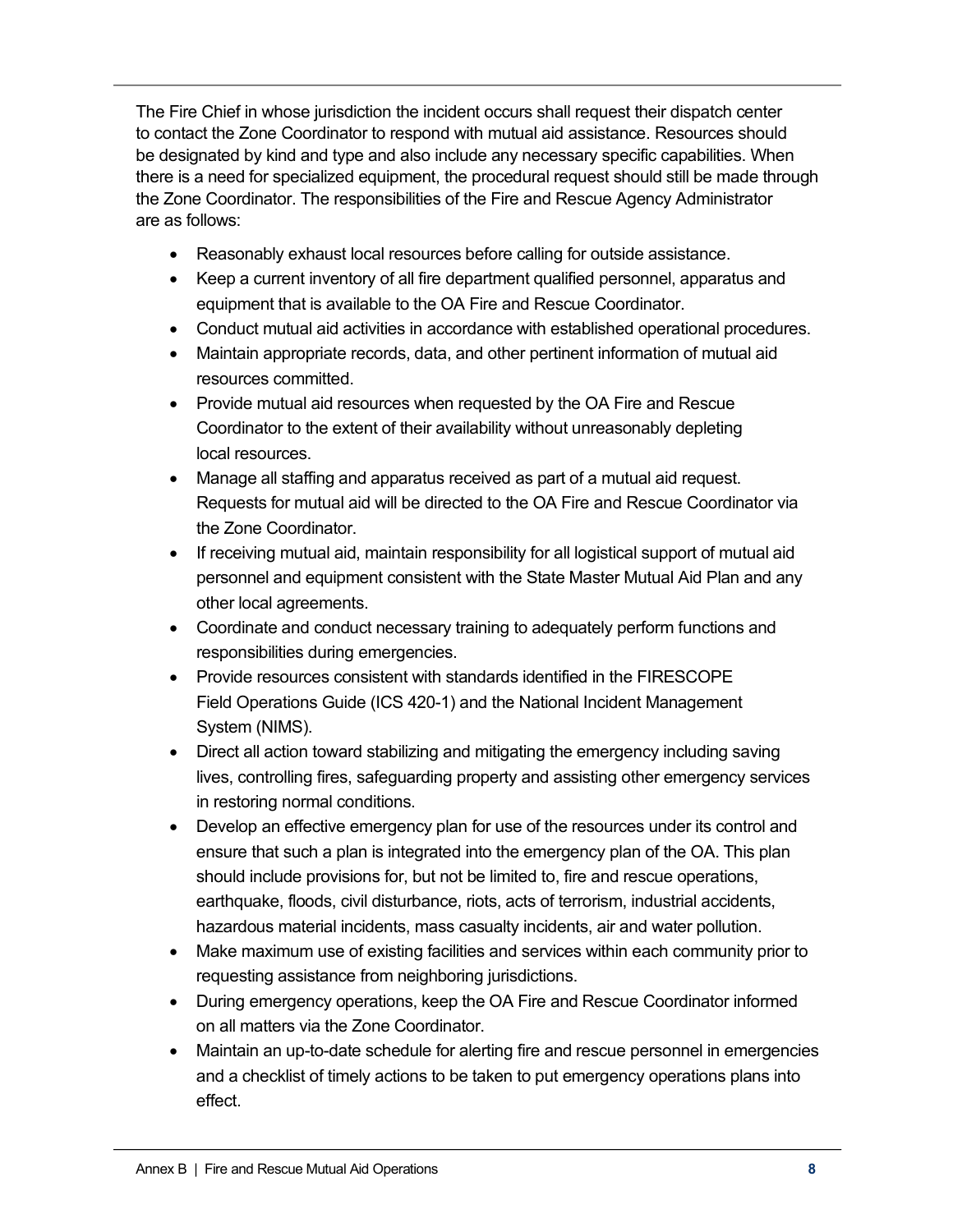- Establish and maintain emergency communication capabilities with the OA Fire and Rescue Coordinator via the Zone Coordinator.
- Anticipate emergency needs for items such as emergency fire equipment, commonly used spare parts and expendable supplies and accessories, and ensures functional availability of these items in locations convenient for ready use.
- Provide approximate time commitment and justification of mutual aid needs in request for resources to the OA Fire and Rescue Coordinator via the Zone Coordinator. Periodically evaluates the need for mutual aid committed and notifies the OA Fire and Rescue Coordinator via the Zone Coordinator.

## **RESPONSIBILITIES OF THE ZONE COORDINATOR/CRITERIA TO FORM ZONES**

The San Diego County Op Area is divided into 4 mutual aid zones: Metro, East, North, and Central. The purpose for dividing the region is to increase daily efficiency of operations. Each zone has its own zone coordinator whose responsibilities are listed.

The Zone Coordinator and Alternate Zone Coordinators are elected by the fire chiefs within a designated zone following the guidelines in the Cal OES Fire Rescue Division Election Process. Zones were established by the Fire Advisory Committee.

Local agencies requesting assistance from outside their jurisdiction, beyond existing Automatic Aid Agreements, will request their dispatch centers to contact their Zone Coordinator. The Zone Coordinator will then contact the OA Fire and Rescue Coordinator. The Zone Coordinator should keep the OA Fire and Rescue Coordinator apprised of any significant changes in resource status.



When notified by a local jurisdiction that their resources are inadequate to cope with the emergency at hand, the Zone Coordinator will:

- Notify the OA Fire and Rescue Coordinator and dispatch center when an incident is going to exceed a zone's capabilities.
- Request needed resources.
- Prepare to receive and utilize mutual aid requested/provided.

## **RESPONSIBILITIES OF THE OPERATIONAL AREA FIRE AND RESCUE COORDINATOR**

The OA Fire and Rescue Coordinator is elected by the San Diego County Fire Chiefs. If alternates are needed they are filled by the Zone Coordinators. The process for the election of the OA Fire and Rescue Coordinator can be found in The California Fire and Rescue Mutual Aid System – Election Process (Regional and OA Fire and Rescue Coordinators).

Zone coordinators report directly to the OA Fire and Rescue Coordinator.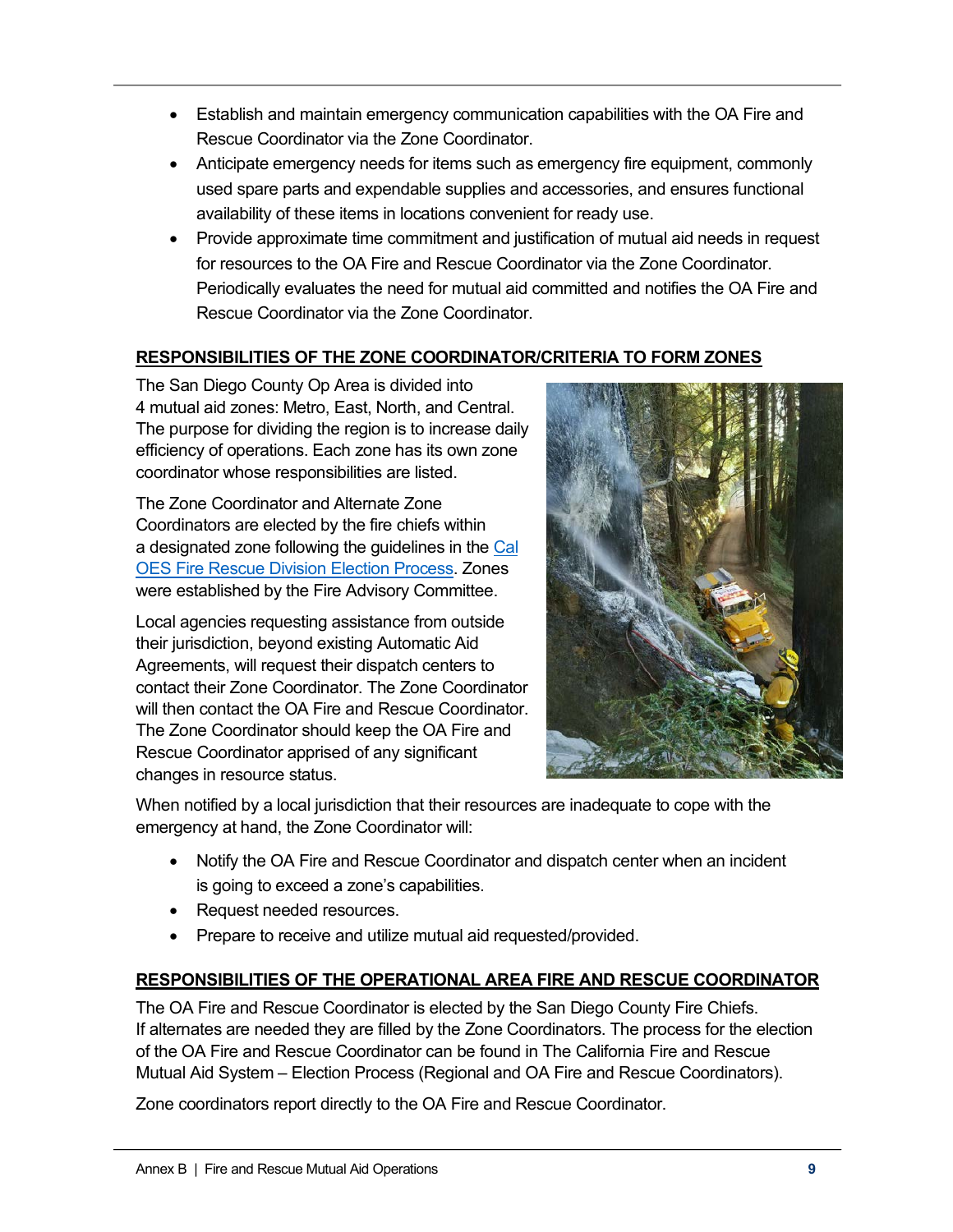The OA Fire and Rescue Coordinator:

- Organizes and acts as chairperson of an OA Fire and Rescue Coordinating Committee composed of the Zone Coordinators. Zone Coordinators may fill in as alternate OA Coordinators as needed. The committee may include others as deemed necessary by the chairperson. This committee shall meet at least once each year and may hold additional meetings as deemed necessary by the chairperson.
- The OA Fire and Rescue Coordinator, in cooperation with the OA Fire and Rescue Coordinating Committee, will:
	- o Organize staff and equip area fire and rescue dispatch centers in accordance with the principles enumerated in the California Fire Service and Rescue Emergency Mutual Aid Plan.
	- $\circ$  Aid and encourage the development of uniform fire and rescue operational plans within the area.
	- o Aid and encourage the development of countywide fire and rescue communication networks operating on the approved fire frequencies for the county.
	- $\circ$  Develop a dispatching procedure for all fire apparatus, communication vehicles, rescue trucks, and other specialized resources assigned within the area.
	- o Responsible to aid and assist local, region and state officials in planning, requesting, and utilizing mobilization centers as needed for staging strike teams and personnel where appropriate.
	- $\circ$  Will be responsible for coordination of all local fire and rescue resources within the San Diego OA on major mutual aid operations.
	- $\circ$  If the emergency is within the jurisdiction of the OA Fire and Rescue Coordinator and the emergency overloads the communication facilities, the OA Fire and Rescue Coordinator may assign dispatching of mutual aid equipment to an alternate fire and rescue dispatch center.
	- o The OA Fire and Rescue Coordinator shall keep the Regional Fire and Rescue Coordinator informed of all operations.



Annex B | Fire and Rescue Mutual Aid Operations **10**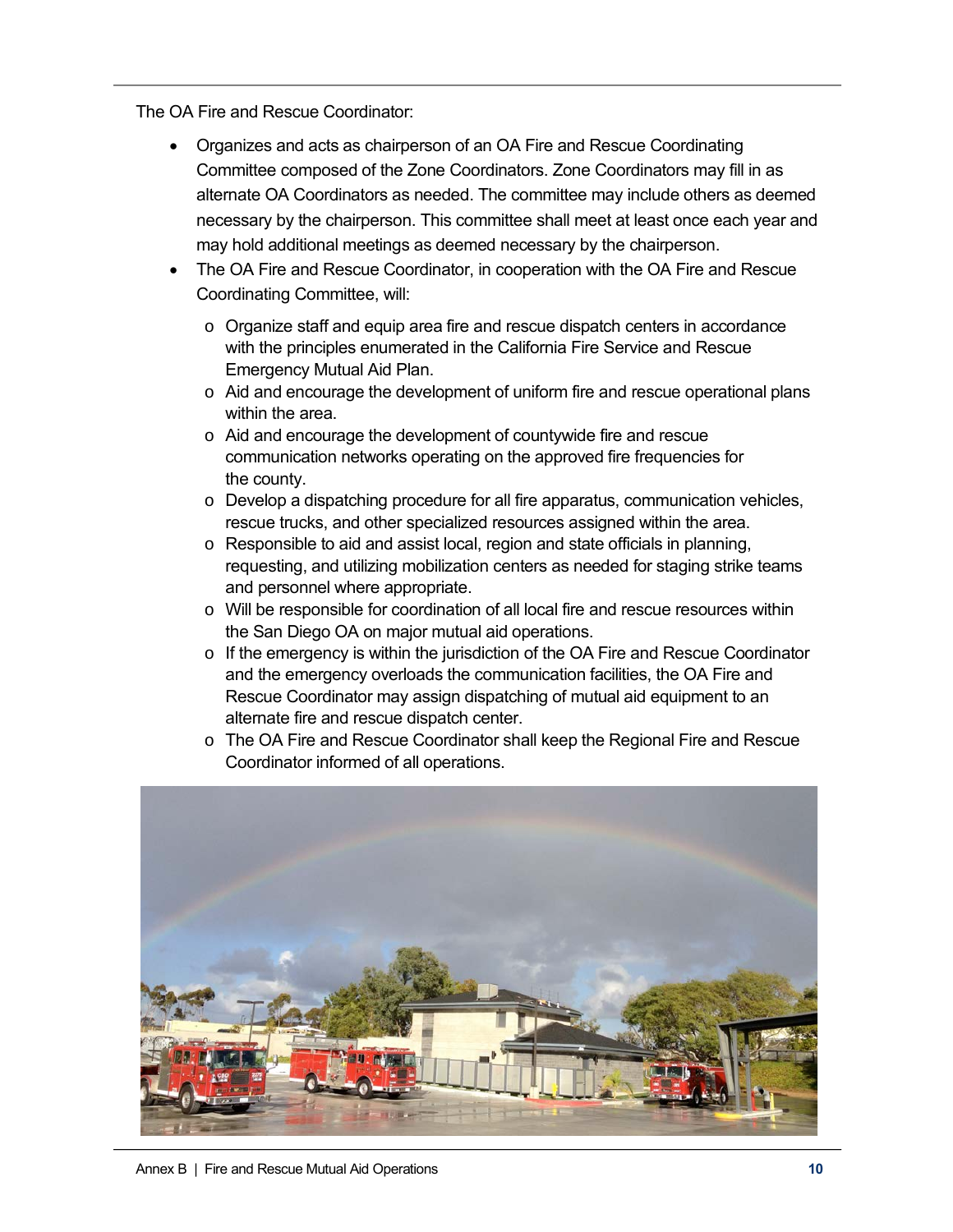- o The OA Fire and Rescue Coordinator determines approximate time commitment and justification of resources issued to local agency, and length of time it will utilize these resources. Periodically evaluates the justification and commitment to the local agency of these resources and notifies the region.
- o The OA Fire and Rescue Coordinator will advise the requesting jurisdiction of the origin of resources responding to the request for assistance.
- o The OA Fire and Rescue Coordinator Shall notify and advise the Regional Fire and Rescue Coordinator, in a timely manner, of the need to establish mobilization centers and/or staging areas.
- The OA Fire and Rescue Coordinator is not responsible for any direct fire or other emergency operations except those which occur with the jurisdiction of its own department or agency. The local official in whose jurisdiction the emergency exists shall remain in full charge of all fire and rescue resources, staffing, and equipment furnished for mutual aid operations.
- The OA Fire and Rescue Coordinator keeps the Zone Coordinators informed of resource status within the OA.

## **RESPONSIBILITIES OF THE REGIONAL FIRE AND RESCUE COORDINATOR**

The San Diego Operational Area is located within California Fire and Rescue Mutual Aid System Region VI. OA Fire and Rescue Coordinators located throughout each of the six Mutual Aid Regions, elect a fire chief from within their respective region to serve as Regional Fire and Rescue Coordinator. Operational Area and Regional Fire and Rescue Coordinators have very similar responsibilities. Essentially the size or scope of the area served is the primary difference between the two organizational levels. Regional Fire and Rescue Coordinators are responsible for maintaining regional fire and rescue resource inventories, regional mutual aid plan, and for the coordination of intra-regional mutual aid. They are also responsible for the annual submission of fire and rescue resource inventories to the State Fire and Rescue Coordinator.

## **RESPONSIBILITIES OF THE STATE FIRE AND RESCUE COORDINATOR (CHIEF, FIRE AND RESCUE DIVISION)**

The Chief, Fire and Rescue Division, California Governor's Office of Emergency Services, is the State Fire and Rescue Mutual Aid Coordinator. Their responsibilities include:

- Prepare, maintain, and distribute the basic California Fire Service and Rescue Emergency Mutual Aid Plan.
- Develop and maintain a "Fire and Rescue Emergency Operations Plan" and "Standard Operating Procedure" for the use and dispatch of Cal OES Fire and Rescue personnel, apparatus, and other fire and rescue resources.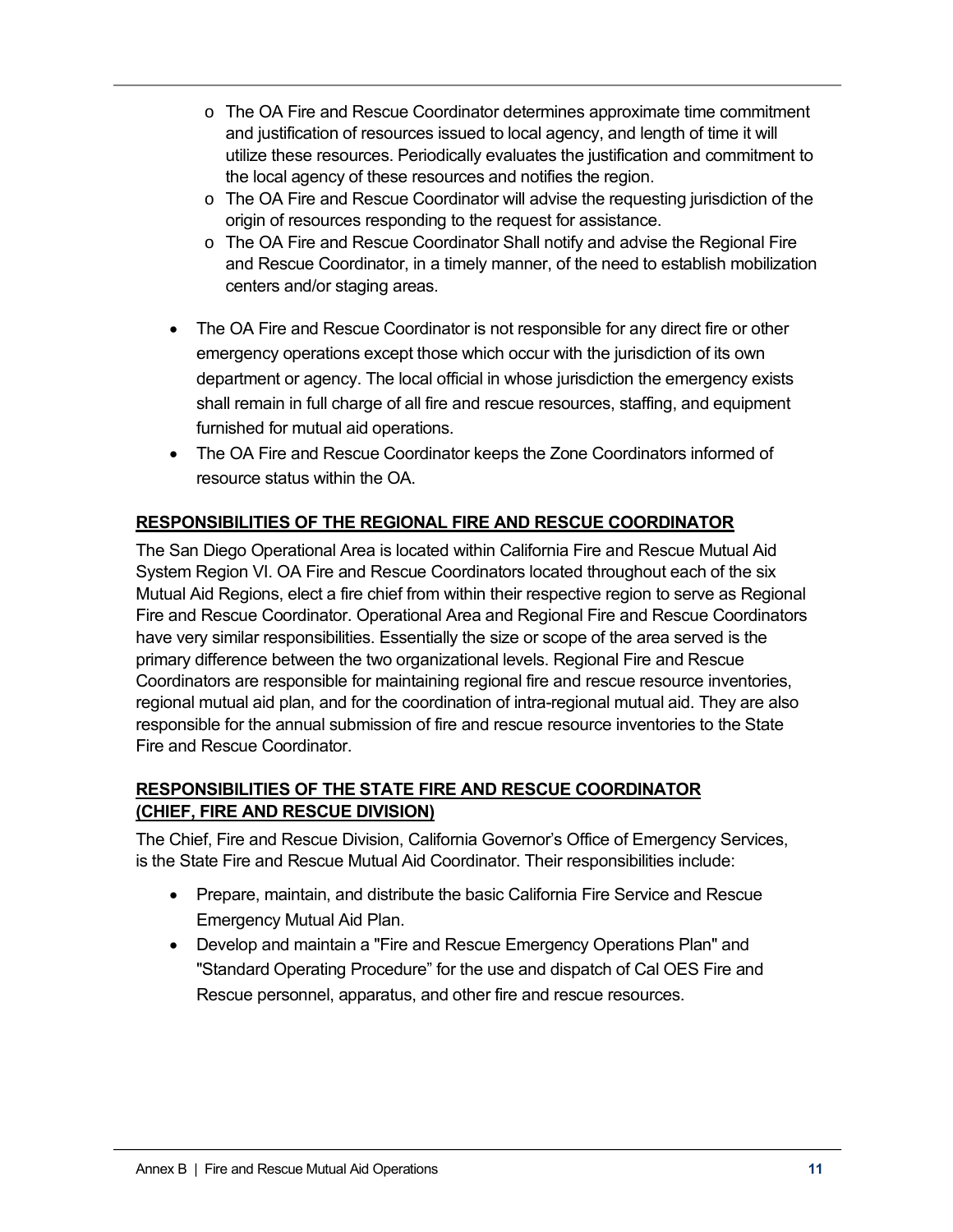#### **INFORMATION COLLECTION AND DISSEMINATION**

Each of the zones will provide their available resource status each morning to the OA Dispatch Center. The OA Command Center maintains resource status once collected from each of the zones developing a report indicating resource availability and commitments, the completed report will be sent to each of the zones at least once per day. When significant resources are being committed or perceived as likely to be committed, the OA Fire and Rescue Coordinator will communicate via email, text or by conference call to the Zone Coordinators.

#### OPERATIONAL AREA NOTIFICATIONS TO THE ZONES:

It is understood that all agencies within the San Diego OA need accurate and timely information to ensure well informed decisions are made. To support this,



the OA Fire and Rescue Coordinator or their alternate will strive to keep the zones updated on resource commitments occurring due to in or out of county incidents. Further, it is recognized that most agencies need this information before or by 0700 to ensure they have time to react before shift changes occur at 0800.

Conference calls will also be conducted on an as-needed basis. The OA Fire and Rescue Coordinator will try to provide at least two hours advance notice of a pending conference call whenever possible.

There are two categories of notifications that will be addressed:

**1. Notifications and Updates:** 

#### **Notifications:**

- Significant impact to the OA: Assignments of Strike Teams (engines local government (LG), OES, Cal Fire and Cal Fire Crews). This may include Initial Attack (IA) assignments but is focused upon extended commitments.
- Real time communications to the Zone Coordinators: These notifications will be made as soon as the information can be shared. Discretion will be exercised for late night notifications.

#### **Updates:**

• Advise Zone Coordinators of significant resource commitments. This should be done by 0700 on a daily basis until all resources have returned.

#### **2. Conference calls.**

Conference calls are intended to allow each of the zones to communicate directly with the OA Fire and Rescue Coordinator when significant resource activity is expected or occurring.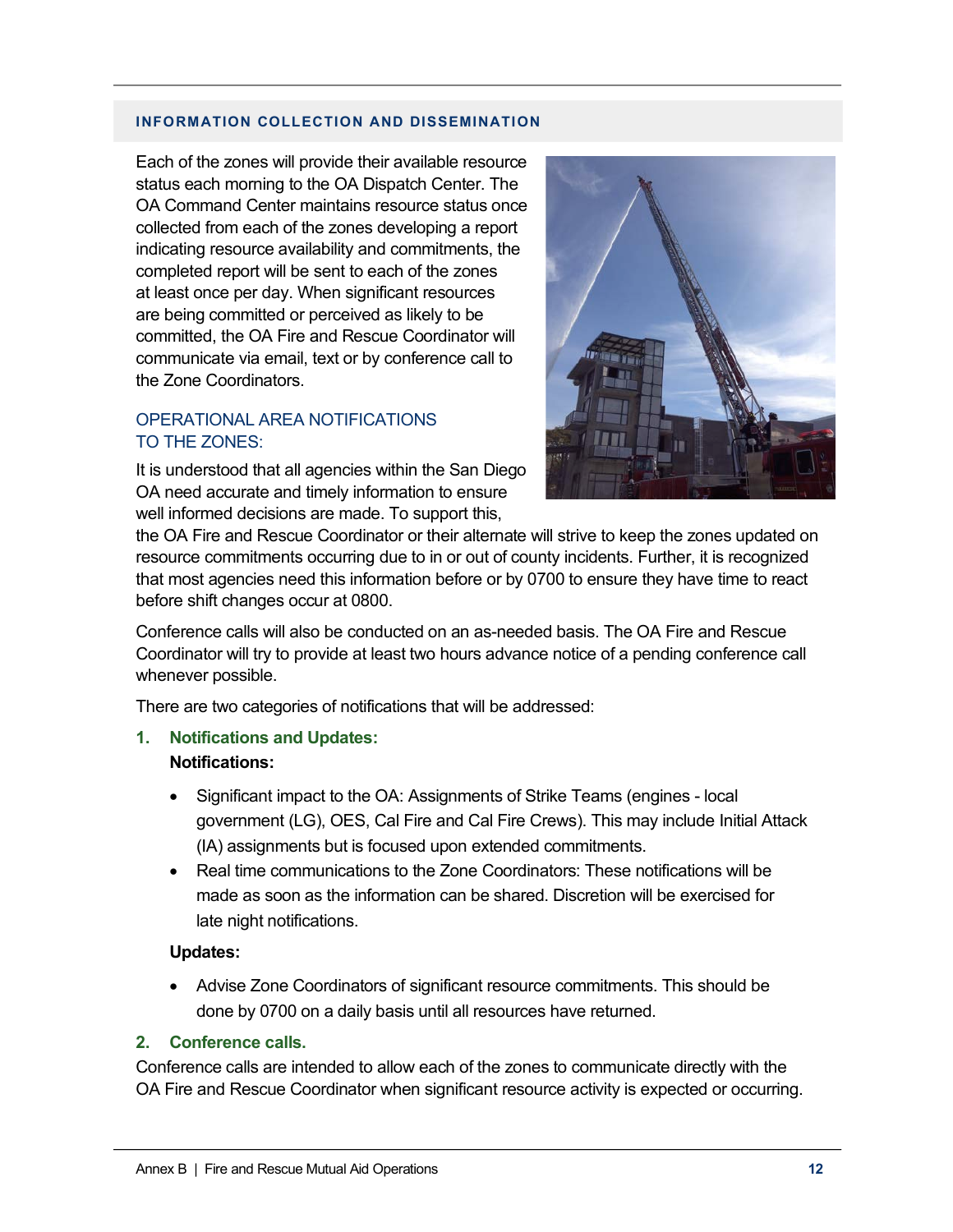#### **COMMUNICATIONS**

#### **SYSTEM OVERVIEW**

Communications at emergency incidents are managed through the use of a common communications plan and an incident-based communication center established solely for the use of command, tactical, and support resources assigned to the incident. This includes incident-established radio networks, onsite telephone, public address, and off-site incident telephone/microwave/radio



systems. See Appendix 2 for a listing of dispatch centers.

#### **SYSTEM CAPABILITY**

The current radio systems in place throughout the OA are designed to provide fire agencies with a Local Communications Net, Command and Tactical Frequencies and a County-wide Mutual Aid Command Net.

Incident Communication Unit personnel are responsible for developing plans to make the most effective use of incident-assigned communications equipment and facilities; the installation and testing of all communications equipment; supervision and operation of the Incident Communications Center; distribution and recovery of equipment assigned to incident personnel; and the maintenance and on-site repair of communications equipment.

The Incident Communications Unit has a major responsibility for effective communications planning, due to the potential multi-agency use of ICS. This is especially important in determining required radio nets, establishing interagency frequency assignments and ensuring that maximum use is made of all assigned communications capability.

The OA Communication Center associated with the Operational Area Fire and Rescue Coordinator is the Primary Command and Control Center for the fire mutual aid radio system within the OA.

#### **ADMINISTRATION, FINANCE, AND LOGISTICS**

Under the California Standardized Emergency Management System (SEMS), special districts are considered local governments. As such, they are included in the emergency planning efforts throughout the OA. The OA Emergency Organization, in accordance with SEMS, supports and is supported by:

- Cities within the OA
- The County of San Diego
- Special Districts
- Other Counties
- The State of California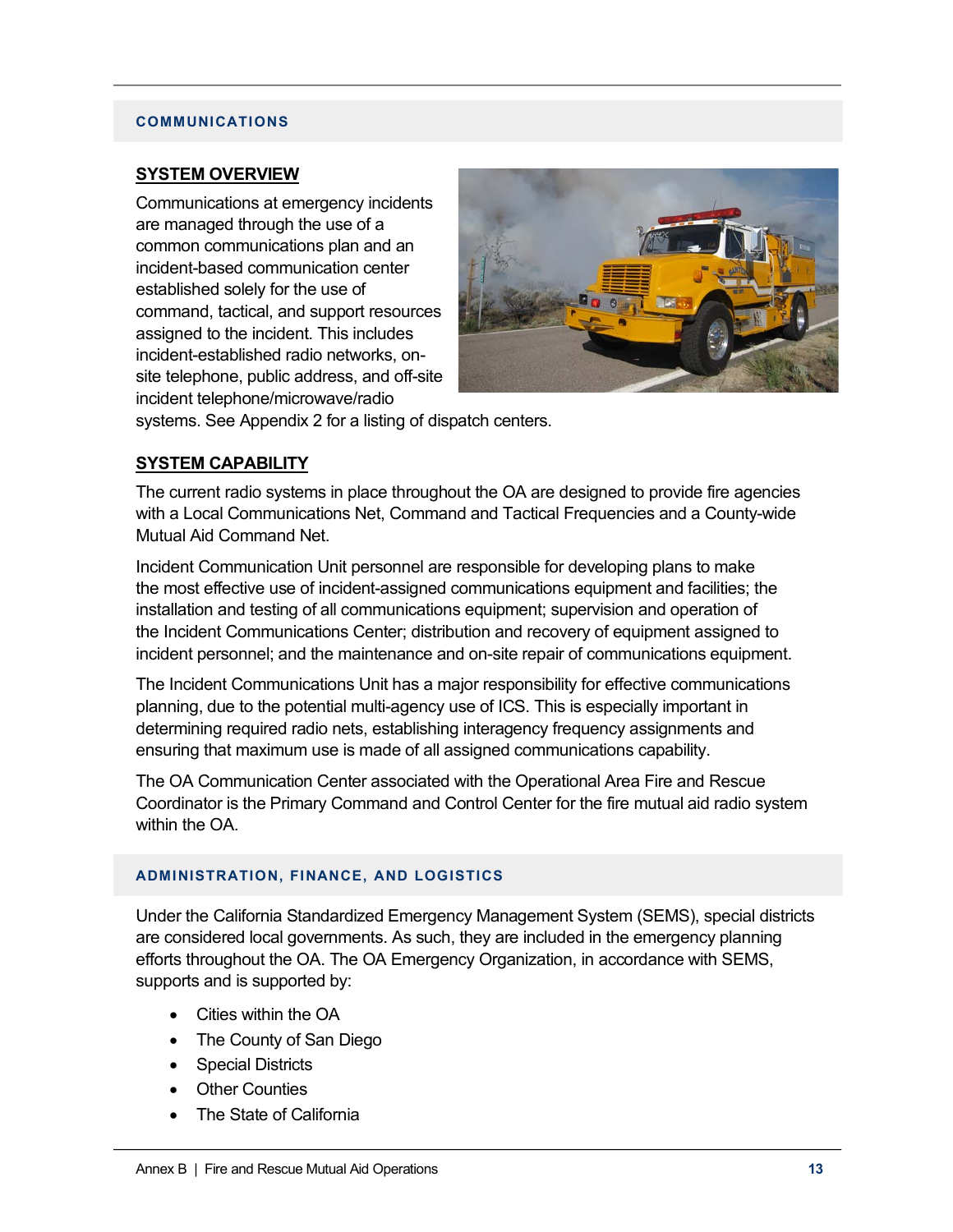## • The Federal Government

NIMS provides a consistent nationwide template to enable Federal, State, local, and tribal governments and private-sector and non-governmental organizations to work together effectively. NIMS also enables these entities to efficiently prepare for, prevent, respond to, and recover from domestic incidents, regardless of cause, size, or complexity, including acts of catastrophic terrorism.

Mutual aid, including personnel, supplies, and equipment, is provided in accordance with the California Fire Master Mutual Aid System, and other Agreements.

San Diego County OES works with the private sector through the ReadySanDiego Business Alliance, as well as Community Based Organizations (CBOs) and Non-Governmental Organizations (NGOs) to provide valuable resources before, during, and after a disaster.

There are some City and County personnel who do not have specific task assignments. They are automatically designated by State Law as Disaster Service Workers (DSWs) during a disaster, and serve in the response effort.

- "All public employees and all registered volunteers of a jurisdiction having an accredited disaster council are Disaster Service Workers", per the Government Code, Title I, Division 4, Chapter 8, and Labor Code, Part I, Division 4, Chapters 1 and 10.
- The term 'public employee' includes all persons employed by the State, or any County, City or public district.
- Other personnel including volunteers can be quickly registered by OES as Disaster Service Workers, which provides Workers Compensation and liability coverage.

OES maintains a list of pre-registered volunteers affiliated with volunteer organizations that are registered as DSWs.

It is imperative that local government maintain duplicate records of all information necessary for restoration of normal operations. This process of record retention involves offsite storage of vital computerized and paper-based data that can be readily accessible.

#### **ANNEX DEVELOPMENT AND MAINTENANCE**

This annex is a product of the OA EOP. As such, the policies, procedures, and practices outlined in the OA EOP govern this annex. OES coordinates the maintenance and update of this annex every four years in accordance with the maintenance schedule established for the OA EOP. Record of changes, approval, and dissemination of the OA EOP will also apply to this annex.

A committee made up of the OA Fire and Rescue Coordinator and the Zone Coordinators or their delegates will be developed to revise and update this document. The Zones will work closely with those they represent to ensure that all considerations are made. Items that are likely to change or need updating before the next planned revision of the annex are contained in the appendices to this agreement. If items in the appendices need to be updated, the zones will work with the OA Fire and Rescue Coordinator to update the appendices and share among all affected parties.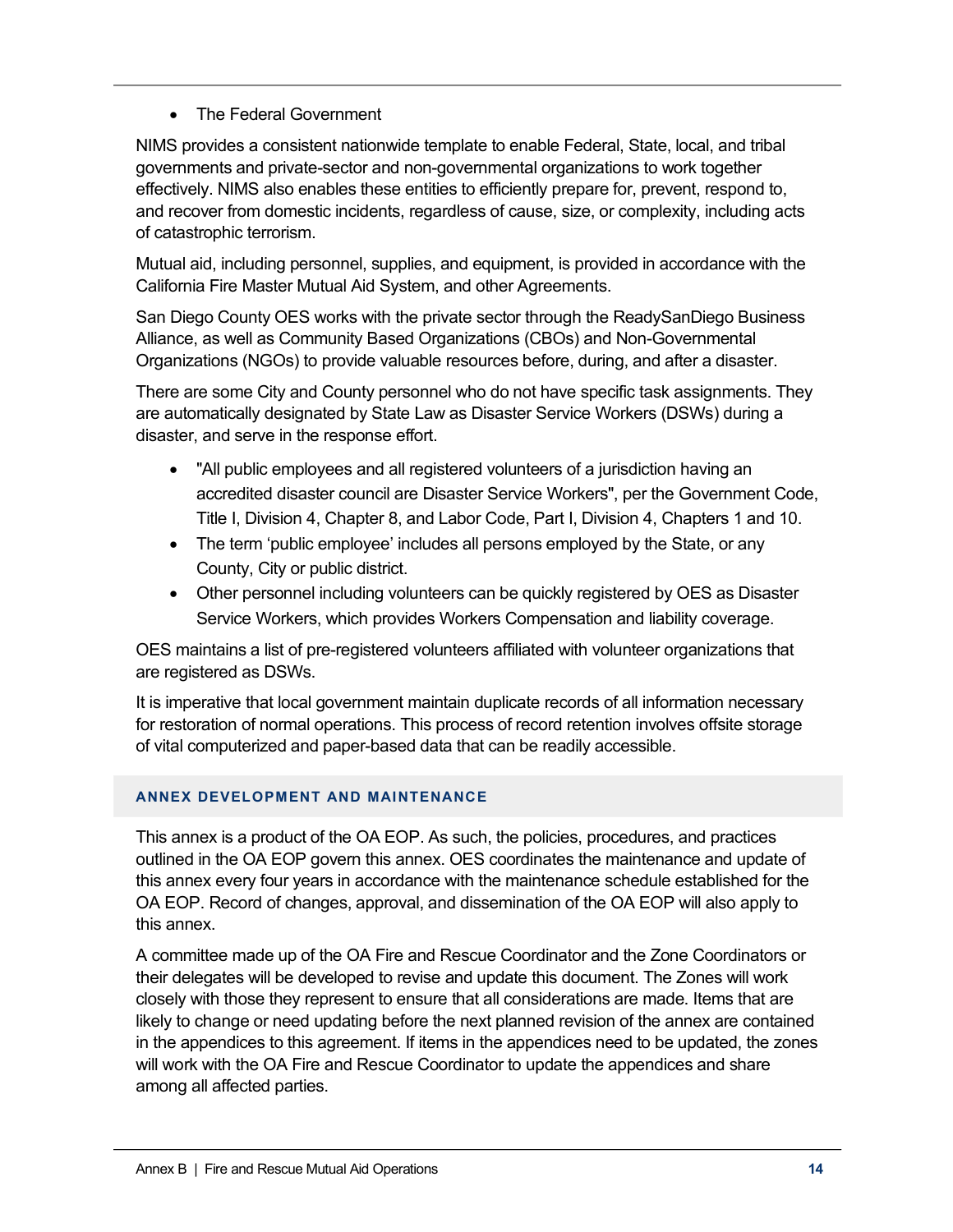#### **APPENDIX 1 – ADDITIONAL RESOURCES**

#### **COMMUNITY EMERGENCY RESPONSE TEAMS (CERT)**

Community Emergency Response Teams (CERT) in San Diego County are trained to be able to support fire personnel in the time of a disaster within their communities. Each program is community based and sponsored by a local public safety agency within their jurisdiction. Each CERT program will respond within the scope of their training at the direction of their sponsoring agency. CERT members are identified by green vests and are registered members of the Disaster Service Worker (DSW) Program. Visit the County CERT webpage for a listing of active programs.

## **HAZARDOUS MATERIAL RESPONSE RESOURCES**

The San Diego County OA Hazardous Materials Area Plan (Area Plan) describes the system currently in place in San Diego County for managing hazardous materials emergencies. The San Diego County Department of Environmental Health (DEH), Hazardous Materials Division (HMD) is the administering agency for the Area Plan.

The activities carried out by the HMD, the Hazardous Materials Incident Response Team (HIRT), the Military Hazardous Materials Team (Camp Pendleton), and OES are intended to effectively manage hazardous materials.

The area plan is designed to integrate the operational activities of San Diego County's Unified Emergency Services Organization, Hazardous Incident Response Team (HIRT) into the on-scene operational procedures for the local, State, or Federal agency who have primary responsibility for a hazardous chemical emergency in the jurisdiction.

## **INCIDENT MANAGEMENT TEAMS**

Incident Management Teams may be requested by any agency experiencing an incident exceeding initial response, the management capability of the agency, or need for support personnel to assist in the management of an extended or complex incident.

Incident Management Teams are requested through the OA Communications Center.

## **REGIONAL AND FEMA URBAN SEARCH& RESCUE (US&R) TASK FORCE**

US&R involves the location, rescue (extrication), and initial medical stabilization of victims trapped. US&R is considered a "multi-hazard" discipline, as it may be needed for a variety of emergencies or disasters including earthquakes, hurricanes, typhoons, storms and tornadoes, floods, dam failures, technological accidents, terrorist activities, and hazardous materials releases. Additional resources can be ordered through the Mutual Aid Process. Go to the FEMA website for specific information on US&R resources. The local multiagency US&R Team in the San Diego OA is USAR Team 8.

#### **SWIFTWATER RESCUE TEAMS**

Swiftwater Rescue Teams involve the location, rescue (extrication), and initial medical stabilization of victims trapped in swift moving and floodwater conditions. The teams are staffed, trained, and equipped following NIMS and FIRESCOPE standards.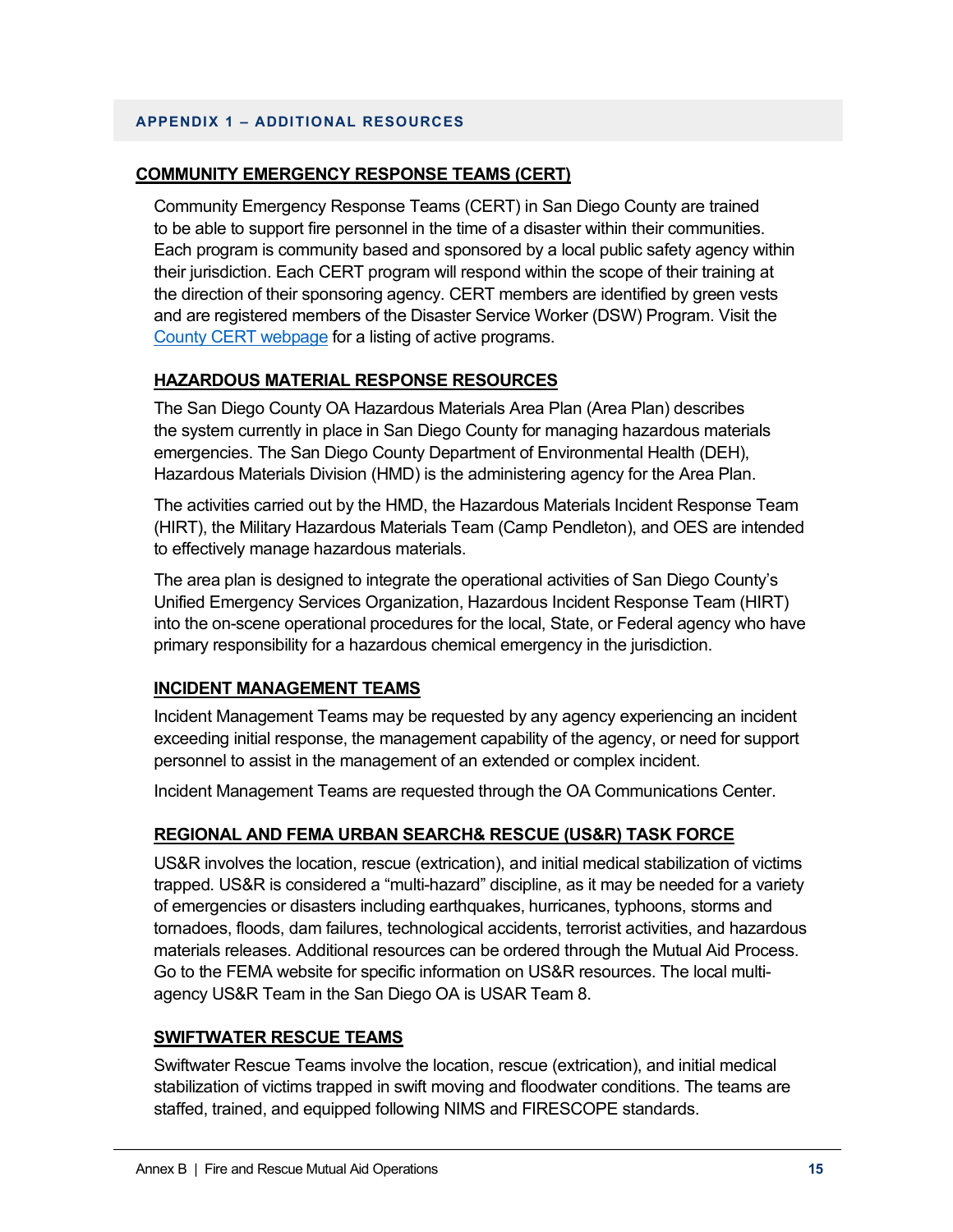The teams in San Diego County can be mobilized for operations anywhere in the county. Each Zone Coordinator will maintain a current list of Swiftwater/Flood Rescue resources and will make the list available to the OA Fire and Rescue Coordinator.

## **SAN DIEGO COUNTY FIREFIGHTING AIR RESOURCES**

Within San Diego County aerial firefighting resources are provided by CAL FIRE fixed wing and tactical aircraft, the San Diego County Sheriff's Department helicopters in cooperation with CAL FIRE/County Fire, City of San Diego helicopters, United States Forest Service helicopters, and the SDG&E helicopter. Through existing agreements with other agencies, additional resources than the ones listed are available.

## **SAN DIEGO COUNTY RESCUE HELICOPTER RESOURCES**

Within San Diego County, aerial rescue helicopters are provided by the San Diego Sheriff in cooperation with CAL FIRE, San Diego City, and the United States Coast Guard (USCG).

## **TECHNICAL RESCUE RESOURCES**

The technical rescue resource list consists of Mass Casualty Units, Confined Space Units, Trench Rescue Units, Heavy Rescue Units, and Rope Rescue Units. These units are staffed by firefighters and stationed throughout the county. Resources should be requested through the local dispatch center.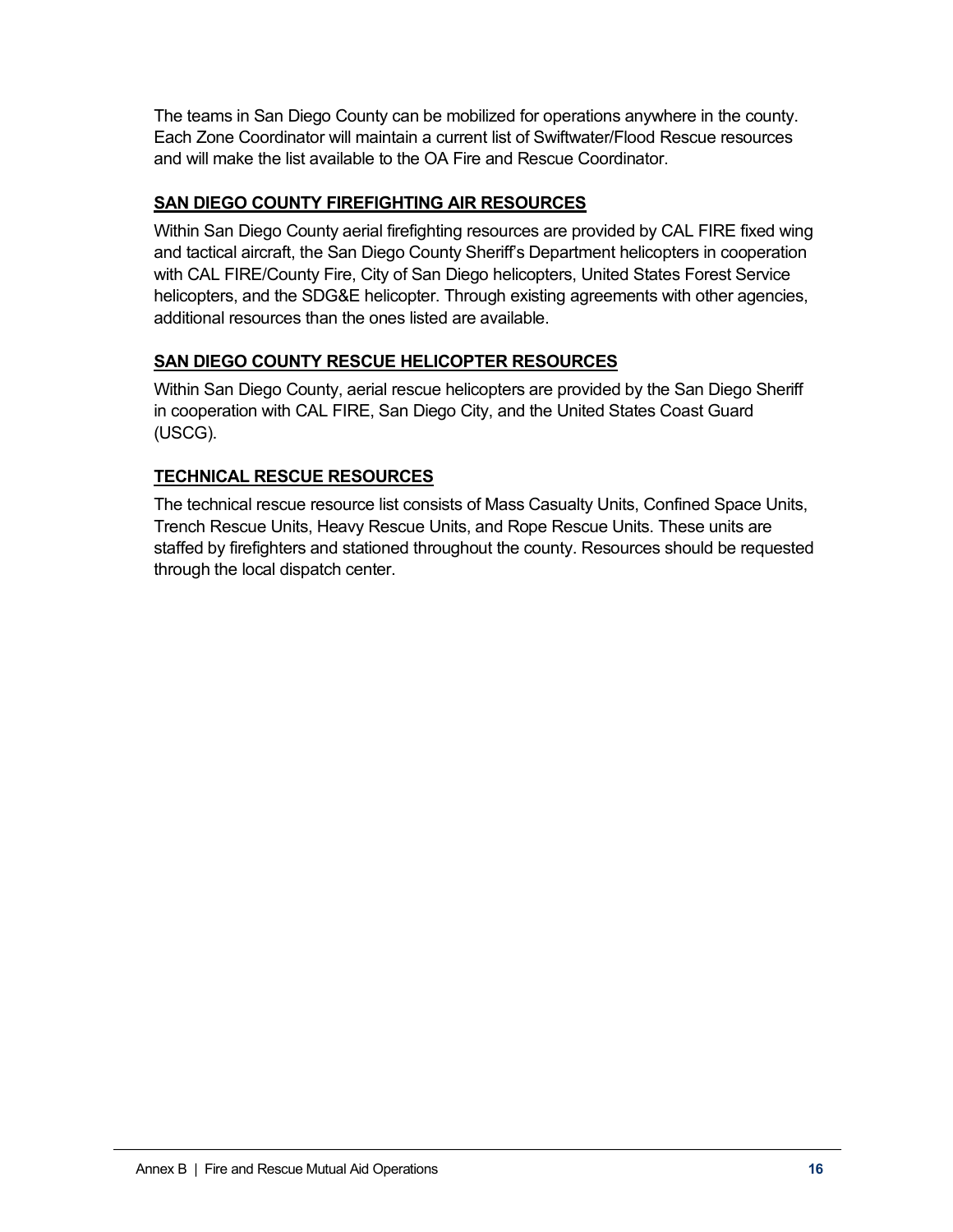#### **APPENDIX 2: FIRE MUTUAL AID ZONES AND DISPATCH FOR COUNTY WIDE FIRE RADIO NETWORK SYSTEM**

| <b>NORTH ZONE</b>                                                            | <b>DISPATCHED BY</b>  |
|------------------------------------------------------------------------------|-----------------------|
| Rancho Santa Fe Fire Protection District                                     | North County JPA      |
| Camp Pendleton Fire Department                                               | Self                  |
| City of Carlsbad Fire Department                                             | North County JPA      |
| City of Del Mar Fire Department                                              | North County JPA      |
| <b>City of Encinitas Fire Department</b>                                     | North County JPA      |
| City of Escondido/Rincon Del Diablo<br><b>Municipal Water District</b>       | Self                  |
| <b>City of Oceanside Fire Department</b>                                     | North County JPA      |
| City of San Marcos Fire Dept. /San Marcos<br><b>Fire Protection District</b> | North County JPA      |
| City of Solana Beach Fire Department                                         | North County JPA      |
| City of Vista Fire Department/Vista Fire<br><b>Protection District</b>       | North County JPA      |
| North County Fire Protection District                                        | North County JPA      |
| San Pasqual Reservation Fire Department                                      | North County JPA      |
| <b>Rincon Reservation Fire Department</b>                                    | North County JPA      |
| Pala Indian Reservation Fire Department                                      | North County JPA      |
| <b>Valley Center Fire Protection District</b>                                | North County JPA      |
| <b>METROPOLITAN ZONE</b>                                                     | <b>DISPATCHED BY</b>  |
| City of San Diego Fire-Rescue Department                                     | Self                  |
| City of Poway Fire Department                                                | <b>SD Fire-Rescue</b> |
| Miramar Fire Department                                                      | Self                  |
| <b>Federal Fire Department</b>                                               | Self                  |
| City of Coronado Fire Department                                             | <b>SD Fire-Rescue</b> |
| City of Imperial Beach Fire Department                                       | <b>SD Fire-Rescue</b> |
| City of National City Fire Department                                        | SD Fire-Rescue        |
| City of Chula Vista Fire Department                                          | SD Fire-Rescue        |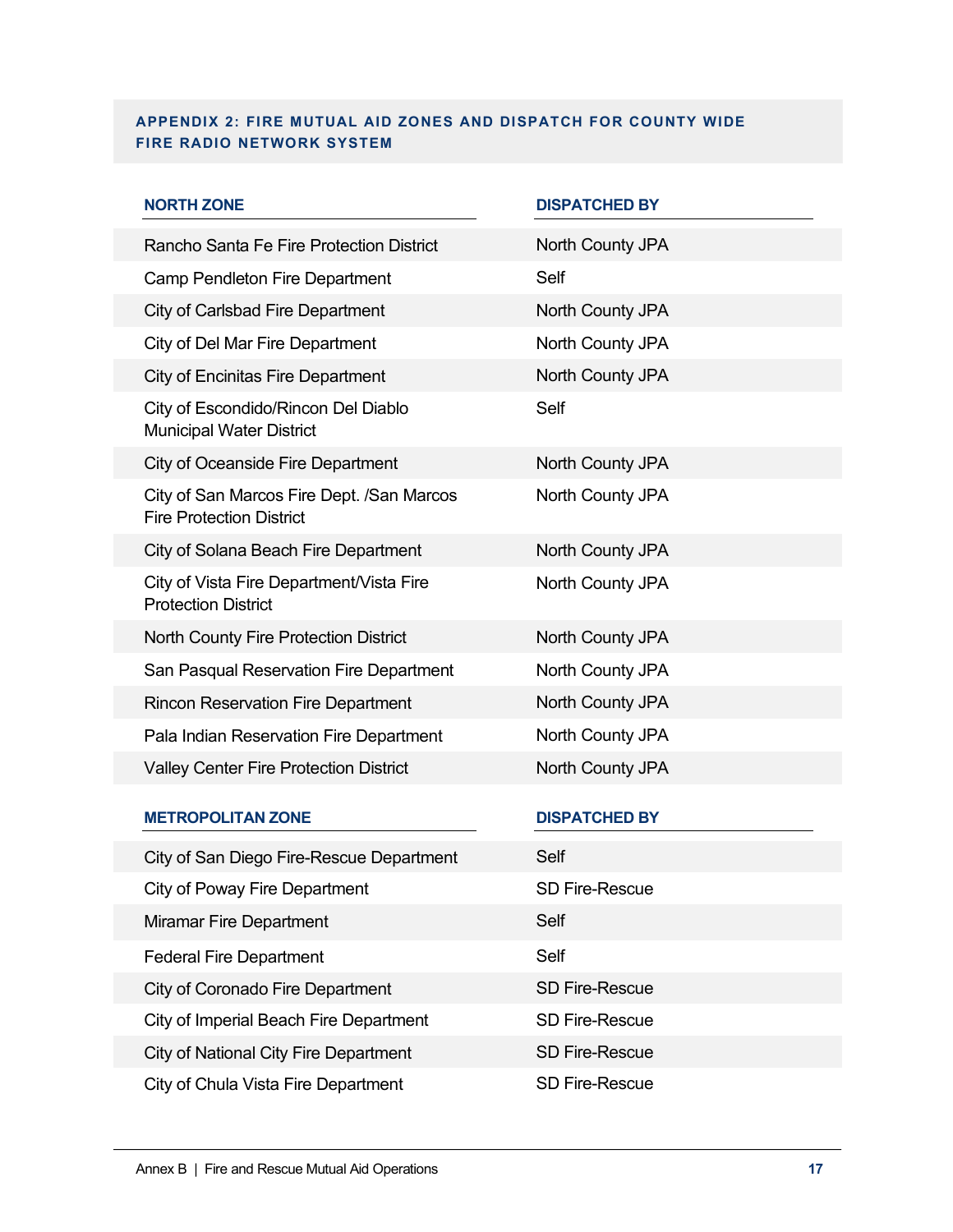| <b>CENTRAL ZONE</b>                                                 | <b>DISPATCHED BY</b>      |
|---------------------------------------------------------------------|---------------------------|
| <b>Alpine Fire Protection District</b>                              | <b>Heartland Fire JPA</b> |
| <b>Barona Fire Department</b>                                       | <b>Heartland Fire JPA</b> |
| Bonita-Sunnyside Fire Protection District                           | <b>Heartland Fire JPA</b> |
| City of El Cajon Fire Department                                    | <b>Heartland Fire JPA</b> |
| <b>Lakeside Fire Protection District</b>                            | <b>Heartland Fire JPA</b> |
| City of La Mesa Fire Department                                     | <b>Heartland Fire JPA</b> |
| City of Lemon Grove Fire Department                                 | <b>Heartland Fire JPA</b> |
| <b>City of Santee Fire Department</b>                               | <b>Heartland Fire JPA</b> |
| <b>Viejas Reservation</b>                                           | <b>Heartland Fire JPA</b> |
| <b>Sycuan Reservation Fire Department</b>                           | <b>Heartland Fire JPA</b> |
| San Miguel Consolidated Fire                                        | <b>Heartland Fire JPA</b> |
| <b>Protection District</b>                                          |                           |
| <b>EAST ZONE</b>                                                    | <b>DISPATCHED BY</b>      |
| California Department of Forestry and Fire<br>Protection (CAL FIRE) | <b>MVICC</b>              |
| United States Forest Service (USFS)                                 | <b>MVICC</b>              |
| Borrego Springs Fire Protection District                            | <b>MVICC</b>              |
| Campo Indian Reservation Fire Department                            | <b>Heartland Fire JPA</b> |
| Deer Springs Fire Protection District                               | <b>MVICC</b>              |
| Julian Cuyamaca Fire Protection District                            | <b>MVICC</b>              |
| Ramona Municipal Water District                                     | <b>MVICC</b>              |
| San Diego County Fire Authority                                     | <b>MVICC</b>              |

NOTE: Federal installations may be included in any of the above zones. All dispatch centers have capability for 800 MHz or VHF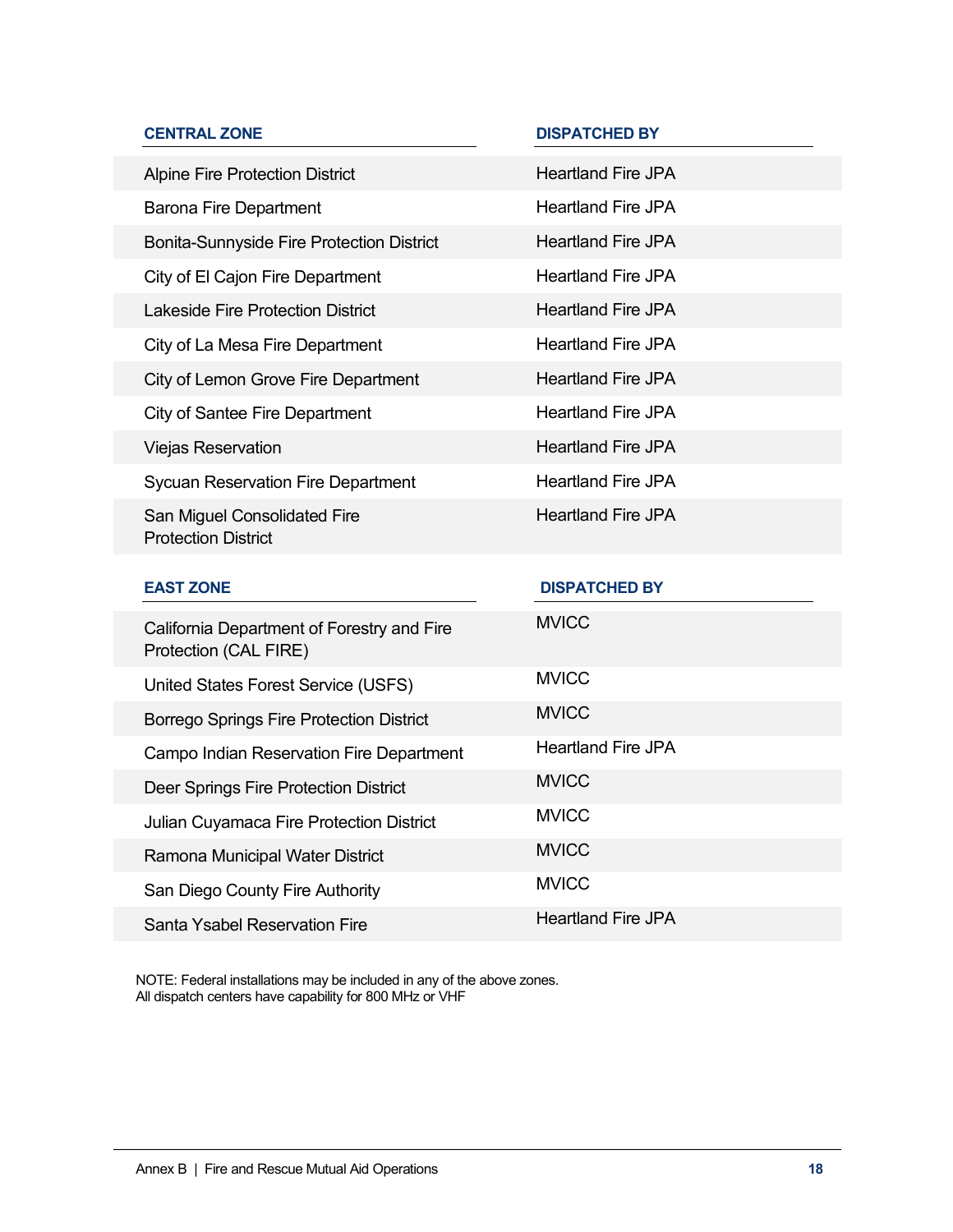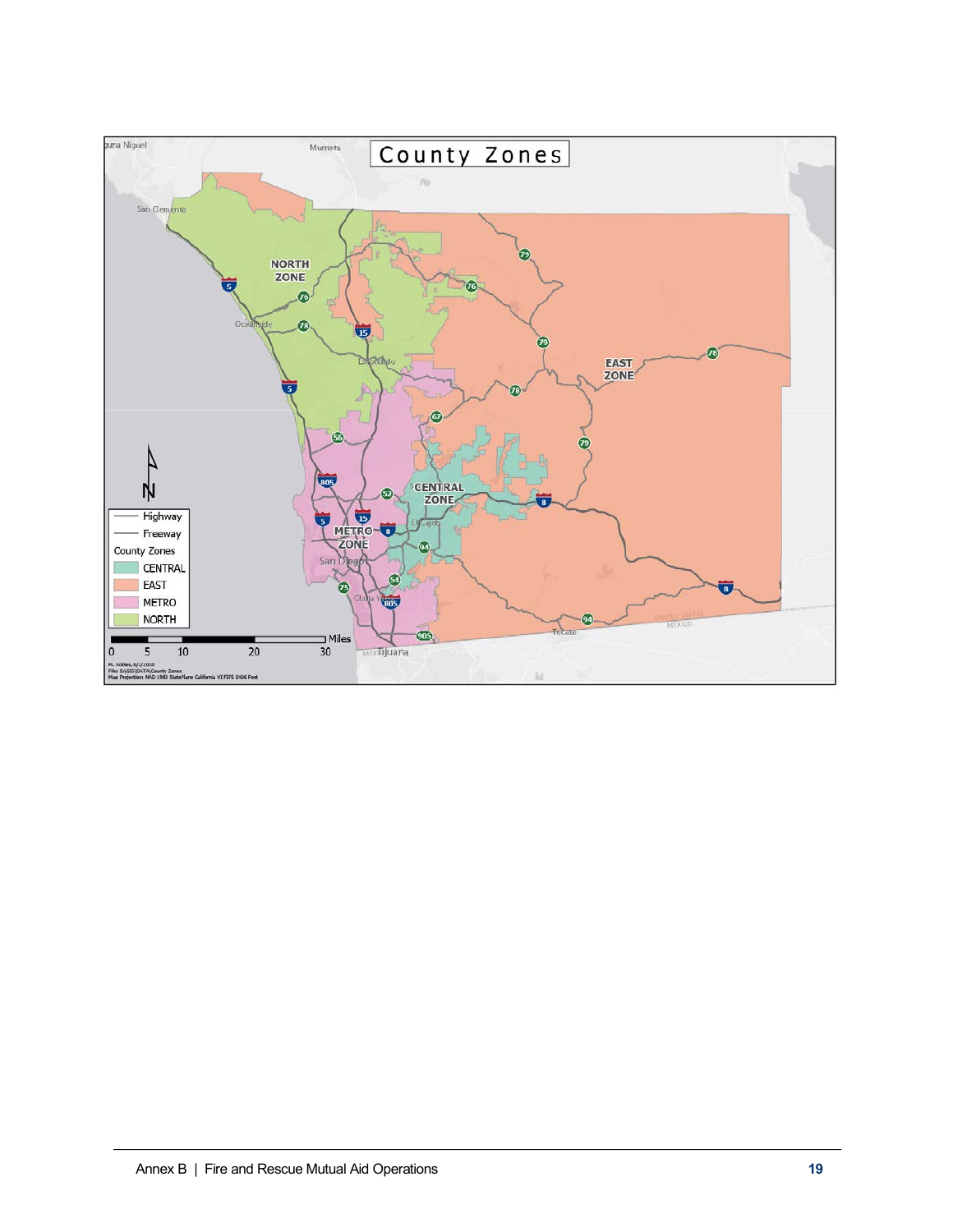#### **APPENDIX 3 – ICS 420-1**

For the sake of brevity and due to the large size of the guide, the FIRESCOPE Field Operations Guide will be referenced with images and a link:

http://demo.epageview.com/FOG2017/viewer/desktop/#page/1



# FIELD OPERATIONS GUIDE<br>ICS 420-1

INCIDENT COMMAND SYSTEM PUBLICATION 2017 EDITION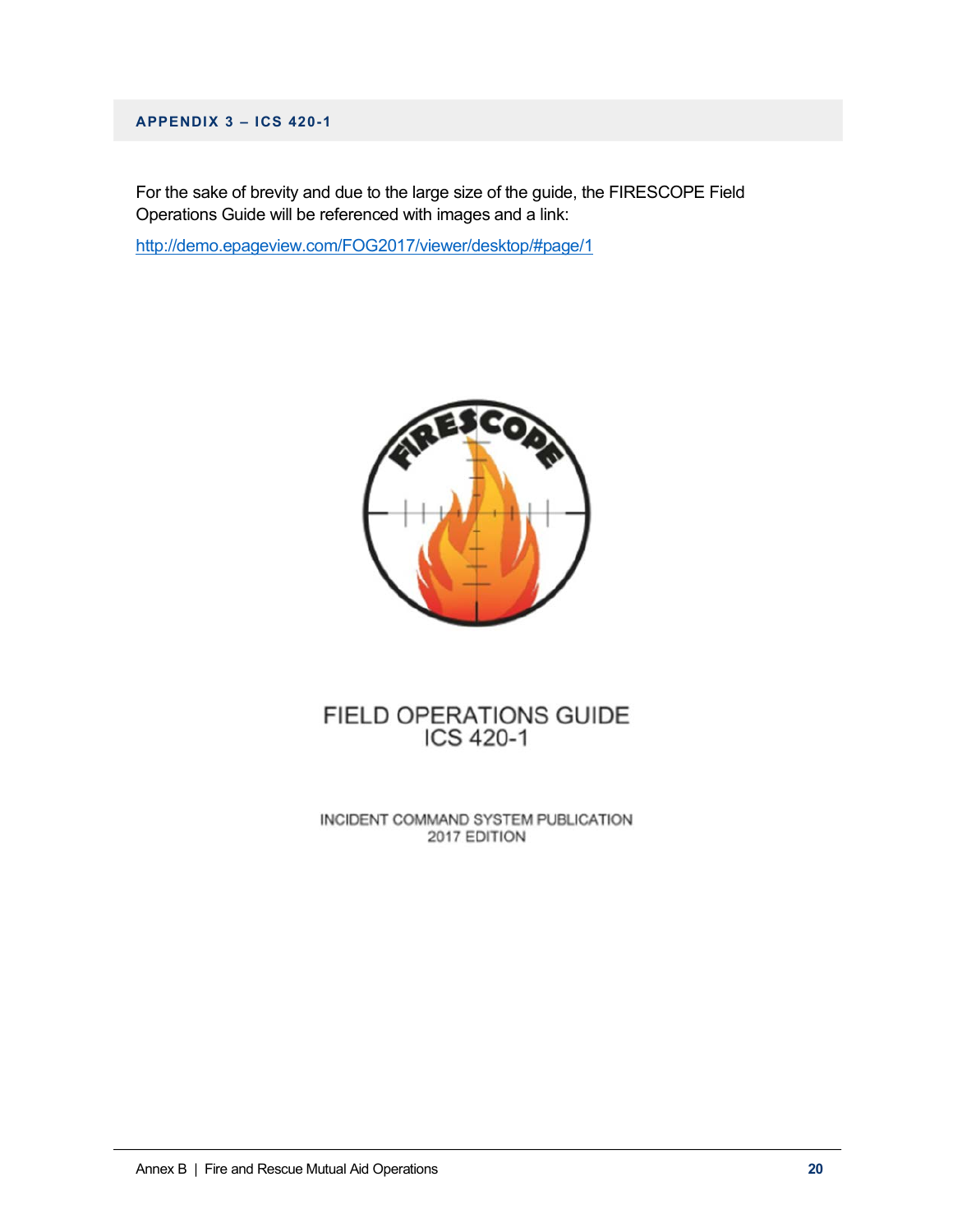## **TABLE OF CONTENTS**

| CH <sub>1</sub> |                                                       |
|-----------------|-------------------------------------------------------|
| CH.2            | MULTI-AGENCY COORDINATION SYSTEM (MACS)  2-1          |
| CH. 3           |                                                       |
| CH.4            |                                                       |
| CH <sub>5</sub> |                                                       |
| CH <sub>6</sub> |                                                       |
| CH. 7           |                                                       |
| CH <sub>8</sub> |                                                       |
| CH. 9           |                                                       |
| CH. 10          |                                                       |
| CH. 11          |                                                       |
| CH 12           |                                                       |
| CH. 13          | RESOURCE TYPES AND MINIMUM STANDARDS  13-1            |
| CH. 14          | WILDLAND URBAN INTERFACE (WUI) STRUCTURE DEFENSE 14-1 |
| CH 15           |                                                       |
| CH 16           |                                                       |
| CH. 17          | HAZARDOUS MATERIALS AND MASS DECONTAMINATION  17-1    |
| CH 18           | TERRORISM/WEAPONS OF MASS DESTRUCTION  18-1           |
| CH 19           | SWIFTWATER/FLOOD SEARCH AND RESCUE 19-1               |
| CH. 20          |                                                       |
| CH. 21          |                                                       |
| CH. 22          | FIREFIGHTER INCIDENT SAFETY AND                       |
| CH. 23          |                                                       |
| APX A           |                                                       |
| APX B           | CALIFORNIA AGENCY DESIGNATORS BY AGENCY B-1           |
|                 | CALIFORNIA AGENCY DESIGNATORS BY MACS-ID. B-30        |
|                 |                                                       |
|                 |                                                       |